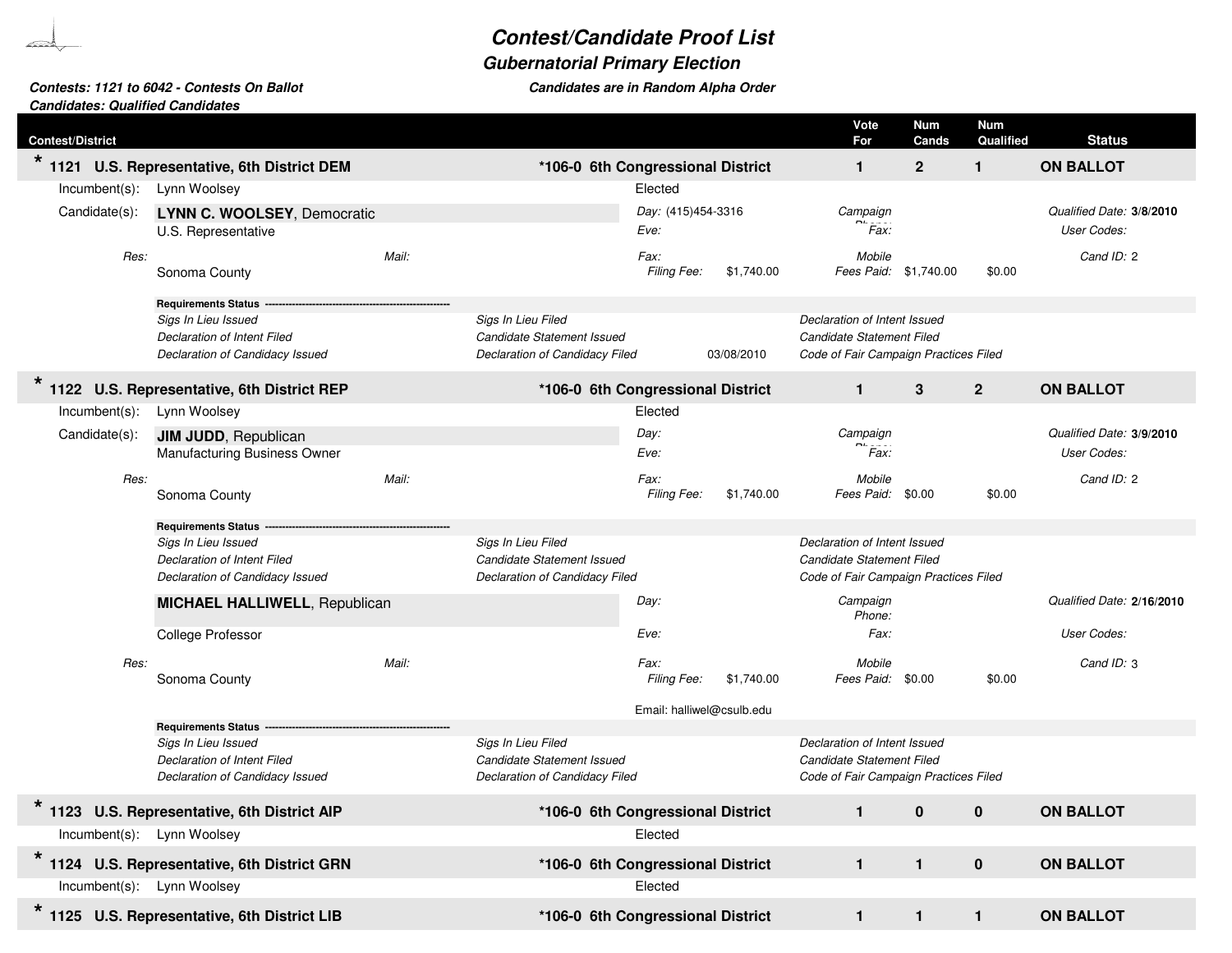| $Incumbent(s)$ : | Lynn Woolsey                                                                          |                          |                                                                                    | Elected                           |                                        |                                                                                                    |              |              |                                          |
|------------------|---------------------------------------------------------------------------------------|--------------------------|------------------------------------------------------------------------------------|-----------------------------------|----------------------------------------|----------------------------------------------------------------------------------------------------|--------------|--------------|------------------------------------------|
|                  | Partisan UNITED STATES REPRESENTATIVE United States Representative, 6th District      |                          |                                                                                    |                                   |                                        |                                                                                                    |              |              |                                          |
|                  | 1125 U.S. Representative, 6th District LIB                                            |                          |                                                                                    |                                   |                                        | $\mathbf{1}$                                                                                       | $\mathbf{1}$ | $\mathbf{1}$ | <b>ON BALLOT</b>                         |
| Candidate(s):    | <b>JOEL SMOLEN, Libertarian</b><br>Registered Investment Advisor                      |                          |                                                                                    | Day:<br>Eve:                      |                                        | Campaign<br>Fax:                                                                                   |              |              | Qualified Date: 3/9/2010<br>User Codes:  |
| Res:             |                                                                                       | Mail:                    |                                                                                    | Fax: (415)256-9843<br>Filing Fee: | \$1,740.00                             | Mobile<br>Fees Paid: \$1,740.00                                                                    |              | \$0.00       | Cand ID: 1                               |
|                  |                                                                                       |                          |                                                                                    |                                   | Email: smolenforcongress@gmail.com     |                                                                                                    |              |              |                                          |
|                  | <b>Requirements Status</b>                                                            |                          |                                                                                    |                                   |                                        |                                                                                                    |              |              |                                          |
|                  | Sigs In Lieu Issued                                                                   | 01/05/2010               | Sigs In Lieu Filed                                                                 |                                   | 02/25/2010                             | Declaration of Intent Issued                                                                       |              |              |                                          |
|                  | Declaration of Intent Filed<br>Declaration of Candidacy Issued                        | 03/08/2010               | Candidate Statement Issued<br>Declaration of Candidacy Filed                       |                                   | 03/09/2010                             | Candidate Statement Filed<br>Code of Fair Campaign Practices Filed                                 |              |              | 03/09/2010                               |
|                  | 1126 U.S. Representative, 6th District P&F                                            |                          | *106-0 6th Congressional District                                                  |                                   |                                        | $\mathbf{1}$                                                                                       | $\mathbf{1}$ | $\mathbf{1}$ | <b>ON BALLOT</b>                         |
| $Incumbent(s)$ : | Lynn Woolsey                                                                          |                          |                                                                                    | Elected                           |                                        |                                                                                                    |              |              |                                          |
| Candidate(s):    | <b>EUGENE E. RUYLE, Peace And Freedom</b><br><b>Retired Professor</b>                 |                          |                                                                                    | Day: (510)428-1578<br>Eve:        |                                        | Campaign<br>Fax:                                                                                   |              |              | Qualified Date: 2/22/2010<br>User Codes: |
|                  | Res: 6603 Whitney St                                                                  | Mail:                    |                                                                                    | Fax:<br>Filing Fee:               | \$1,740.00                             | Mobile<br>Fees Paid: \$1,740.00                                                                    |              |              | Cand ID: 1                               |
|                  | Oakland, CA 94609                                                                     |                          |                                                                                    |                                   | Email: cuyleruyle@hal.com              |                                                                                                    |              | \$0.00       |                                          |
|                  | <b>Requirements Status</b>                                                            |                          |                                                                                    |                                   |                                        |                                                                                                    |              |              |                                          |
|                  | Sigs In Lieu Issued                                                                   | 01/04/2010               | Sigs In Lieu Filed                                                                 |                                   | 02/22/2010                             | Declaration of Intent Issued                                                                       |              |              |                                          |
|                  | Declaration of Intent Filed<br>Declaration of Candidacy Issued                        | 02/22/2010               | Candidate Statement Issued<br>Declaration of Candidacy Filed                       |                                   | 02/22/2010                             | Candidate Statement Filed<br>Code of Fair Campaign Practices Filed                                 |              |              | 02/22/2010                               |
|                  | 1161 Member State Assembly, 6th District DEM                                          |                          | *306-0 6th Assembly District                                                       |                                   |                                        | $\mathbf{1}$                                                                                       | $\mathbf{2}$ | $\mathbf{2}$ | <b>ON BALLOT</b>                         |
| $Incumbent(s)$ : |                                                                                       |                          |                                                                                    | Elected                           |                                        |                                                                                                    |              |              |                                          |
|                  | Jared William Huffman                                                                 |                          |                                                                                    |                                   |                                        |                                                                                                    |              |              |                                          |
| Candidate(s):    | <b>JARED HUFFMAN, Democratic</b>                                                      |                          |                                                                                    | Day:                              |                                        | Campaign                                                                                           |              |              | Qualified Date: 3/12/2010                |
|                  | Incumbent                                                                             |                          |                                                                                    | Eve:                              |                                        | Fax:                                                                                               |              |              | User Codes:                              |
| Res:             |                                                                                       | Mail: P.O. Box 151563    | San Rafael, CA 94915                                                               | Fax:<br>Filing Fee:               | \$952.91                               | Mobile<br>Fees Paid: \$952.91                                                                      |              | \$0.00       | Cand ID: 2                               |
|                  | <b>Requirements Status</b>                                                            |                          |                                                                                    |                                   |                                        |                                                                                                    |              |              |                                          |
|                  | Sigs In Lieu Issued                                                                   |                          | Sigs In Lieu Filed                                                                 |                                   |                                        | Declaration of Intent Issued                                                                       |              |              |                                          |
|                  | Declaration of Intent Filed                                                           |                          | Candidate Statement Issued                                                         |                                   | 02/19/2010                             | Candidate Statement Filed                                                                          |              |              | 03/12/2010                               |
|                  | Declaration of Candidacy Issued                                                       | 02/19/2010               | Declaration of Candidacy Filed                                                     |                                   | 03/12/2010                             | Code of Fair Campaign Practices Filed                                                              |              |              | 03/12/2010                               |
|                  | <b>PATRICK WM. CONNALLY, Democratic</b>                                               |                          |                                                                                    | Day: (415)479-3504                |                                        | Campaign<br>Phone:                                                                                 |              |              | Qualified Date: 3/11/2010                |
|                  | Producer/Artist/Caregiver                                                             |                          |                                                                                    | Eve:                              |                                        | Fax:                                                                                               |              |              | User Codes:                              |
|                  | Res: 164 N San Pedro Rd Apt C103<br>San Rafael, CA 94903                              |                          | Mail: 164 N San Pedro Rd Apt C103<br>San Rafael, CA 94903                          | Fax:<br>Filing Fee:               | \$952.91                               | Mobile<br>Fees Paid: \$952.91                                                                      |              | \$0.00       | Cand ID: 1                               |
|                  |                                                                                       |                          |                                                                                    |                                   |                                        |                                                                                                    |              |              |                                          |
|                  | <b>Requirements Status -</b>                                                          |                          |                                                                                    |                                   | Email: patrickwmconnally@comcast.net   |                                                                                                    |              |              |                                          |
|                  | Sigs In Lieu Issued<br>Declaration of Intent Filed<br>Declaration of Candidacy Issued | 02/10/2010<br>02/25/2010 | Sigs In Lieu Filed<br>Candidate Statement Issued<br>Declaration of Candidacy Filed |                                   | 02/25/2010<br>02/25/2010<br>03/11/2010 | Declaration of Intent Issued<br>Candidate Statement Filed<br>Code of Fair Campaign Practices Filed |              |              | 03/11/2010<br>03/11/2010                 |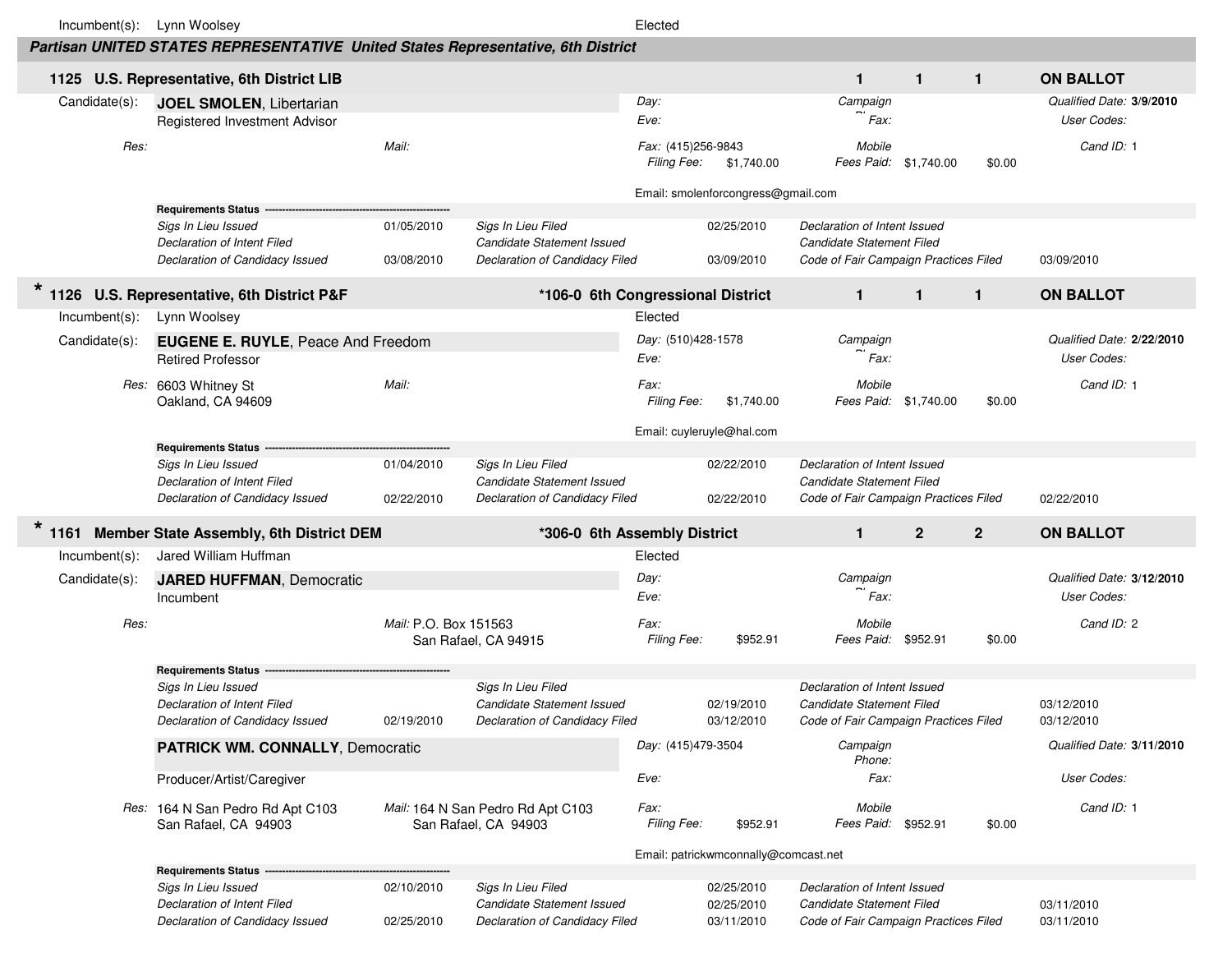| $\star$         |                  | 1162 Member State Assembly, 6th District REP                                                                        |                          | *306-0 6th Assembly District                                                       |                            |                                       | $\mathbf 1$                                                                                        | $\mathbf{1}$ | $\mathbf{1}$ | <b>ON BALLOT</b>                         |
|-----------------|------------------|---------------------------------------------------------------------------------------------------------------------|--------------------------|------------------------------------------------------------------------------------|----------------------------|---------------------------------------|----------------------------------------------------------------------------------------------------|--------------|--------------|------------------------------------------|
|                 |                  | Incumbent(s): Jared William Huffman                                                                                 |                          |                                                                                    | Elected                    |                                       |                                                                                                    |              |              |                                          |
|                 |                  | Partisan MEMBER OF THE ASSEMBLY Member of the State Assembly, 6th District                                          |                          |                                                                                    |                            |                                       |                                                                                                    |              |              |                                          |
|                 |                  | 1162 Member State Assembly, 6th District REP                                                                        |                          |                                                                                    |                            |                                       | $\mathbf{1}$                                                                                       | $\mathbf{1}$ | $\mathbf{1}$ | <b>ON BALLOT</b>                         |
|                 | Candidate(s):    | <b>ROBERT LOUIS STEPHENS, Republican</b><br><b>Marketing Consultant</b>                                             |                          |                                                                                    | Day: (415)459-5318<br>Eve: |                                       | Campaign<br>Fax:                                                                                   |              |              | Qualified Date: 3/11/2010<br>User Codes: |
|                 |                  | Res: 175 Biscayne Dr<br>San Rafael, CA 94901                                                                        | Mail: 175 Biscayne Dr    | San Rafael, CA 94901                                                               | Fax:<br>Filing Fee:        | \$952.91                              | Mobile<br>Fees Paid: \$0.00                                                                        |              | \$0.00       | Cand ID: 1                               |
|                 |                  |                                                                                                                     |                          |                                                                                    |                            | Email: robertstephens2010@comcast.net |                                                                                                    |              |              |                                          |
|                 |                  | <b>Requirements Status</b><br>Sigs In Lieu Issued<br>Declaration of Intent Filed<br>Declaration of Candidacy Issued | 01/04/2010<br>03/11/2010 | Sigs In Lieu Filed<br>Candidate Statement Issued<br>Declaration of Candidacy Filed |                            | 02/19/2010<br>03/11/2010              | Declaration of Intent Issued<br>Candidate Statement Filed<br>Code of Fair Campaign Practices Filed |              |              | 03/11/2010                               |
|                 |                  | 1163 Member State Assembly, 6th District AIP                                                                        |                          | *306-0 6th Assembly District                                                       |                            |                                       | $\mathbf{1}$                                                                                       | $\bf{0}$     | $\bf{0}$     | <b>ON BALLOT</b>                         |
|                 |                  | Incumbent(s): Jared William Huffman                                                                                 |                          |                                                                                    | Elected                    |                                       |                                                                                                    |              |              |                                          |
| $\star$<br>1164 |                  | Member State Assembly, 6th District GRN                                                                             |                          | *306-0 6th Assembly District                                                       |                            |                                       | $\mathbf{1}$                                                                                       | $\mathbf{0}$ | $\bf{0}$     | <b>ON BALLOT</b>                         |
|                 |                  | Incumbent(s): Jared William Huffman                                                                                 |                          |                                                                                    | Elected                    |                                       |                                                                                                    |              |              |                                          |
| $\star$<br>1165 |                  | Member State Assembly, 6th District LIB                                                                             |                          | *306-0 6th Assembly District                                                       |                            |                                       | $\mathbf{1}$                                                                                       | $\mathbf{1}$ | $\bf{0}$     | <b>ON BALLOT</b>                         |
|                 |                  | Incumbent(s): Jared William Huffman                                                                                 |                          |                                                                                    | Elected                    |                                       |                                                                                                    |              |              |                                          |
| $\star$<br>1166 |                  | Member State Assembly, 6th District P&F                                                                             |                          | *306-0 6th Assembly District                                                       |                            |                                       | $\mathbf{1}$                                                                                       | $\mathbf 0$  | $\bf{0}$     | <b>ON BALLOT</b>                         |
|                 |                  | Incumbent(s): Jared William Huffman                                                                                 |                          |                                                                                    | Elected                    |                                       |                                                                                                    |              |              |                                          |
| 1307            |                  | Member of Green Party, County Council, Marin Co                                                                     |                          | *0-0 County Of Marin                                                               |                            |                                       | $\overline{7}$                                                                                     | 10           | 9            | <b>ON BALLOT</b>                         |
|                 | $Incumbent(s)$ : | David Alexander Quinley                                                                                             |                          |                                                                                    | Elected                    |                                       |                                                                                                    |              |              |                                          |
|                 |                  | Lawrence Bragman                                                                                                    |                          |                                                                                    | Elected                    |                                       |                                                                                                    |              |              |                                          |
|                 |                  | Marnie Rose Glickman                                                                                                |                          |                                                                                    | Elected                    |                                       |                                                                                                    |              |              |                                          |
|                 |                  | No Office Holder                                                                                                    |                          |                                                                                    | Appointed in Lieu          |                                       |                                                                                                    |              |              |                                          |
|                 |                  | Gary Mark Ruskin                                                                                                    |                          |                                                                                    | Elected                    |                                       |                                                                                                    |              |              |                                          |
|                 |                  | Terrence H Goyan                                                                                                    |                          |                                                                                    | Elected                    |                                       |                                                                                                    |              |              |                                          |
|                 |                  | Lewis E Tremaine III                                                                                                |                          |                                                                                    | Elected                    |                                       |                                                                                                    |              |              |                                          |
|                 | Candidate(s):    | <b>LARRY BRAGMAN</b>                                                                                                |                          |                                                                                    | Day:                       |                                       | Campaign<br>$\overline{\phantom{a}}$                                                               |              |              | Qualified Date: 3/12/2010                |
|                 |                  | Attorney at Law                                                                                                     |                          |                                                                                    | Eve:                       |                                       | Fax:                                                                                               |              |              | User Codes:                              |
|                 | Res:             |                                                                                                                     | Mail:                    |                                                                                    | Fax:<br>Filing Fee:        | \$0.00                                | Mobile<br>Fees Paid: \$0.00                                                                        |              | \$0.00       | Cand ID: 4                               |
|                 |                  | Requirements Status -                                                                                               |                          |                                                                                    |                            |                                       |                                                                                                    |              |              |                                          |
|                 |                  | Sigs In Lieu Issued                                                                                                 |                          | Sigs In Lieu Filed                                                                 |                            |                                       | Declaration of Intent Issued                                                                       |              |              |                                          |
|                 |                  | Declaration of Intent Filed<br>Declaration of Candidacy Issued                                                      | 03/09/2010               | Candidate Statement Issued<br>Declaration of Candidacy Filed                       |                            | 03/12/2010                            | Candidate Statement Filed<br>Code of Fair Campaign Practices Filed                                 |              |              | 03/12/2010                               |
|                 |                  |                                                                                                                     |                          |                                                                                    |                            |                                       |                                                                                                    |              |              |                                          |
|                 |                  | <b>LEWIS E. TREMAINE, III</b>                                                                                       |                          |                                                                                    | Day: (415)302-7517         |                                       | Campaign<br>Phone:                                                                                 |              |              | Qualified Date: 3/12/2010                |
|                 |                  | Mayor of Fairfax                                                                                                    |                          |                                                                                    | Eve:                       |                                       | Fax:                                                                                               |              |              | User Codes:                              |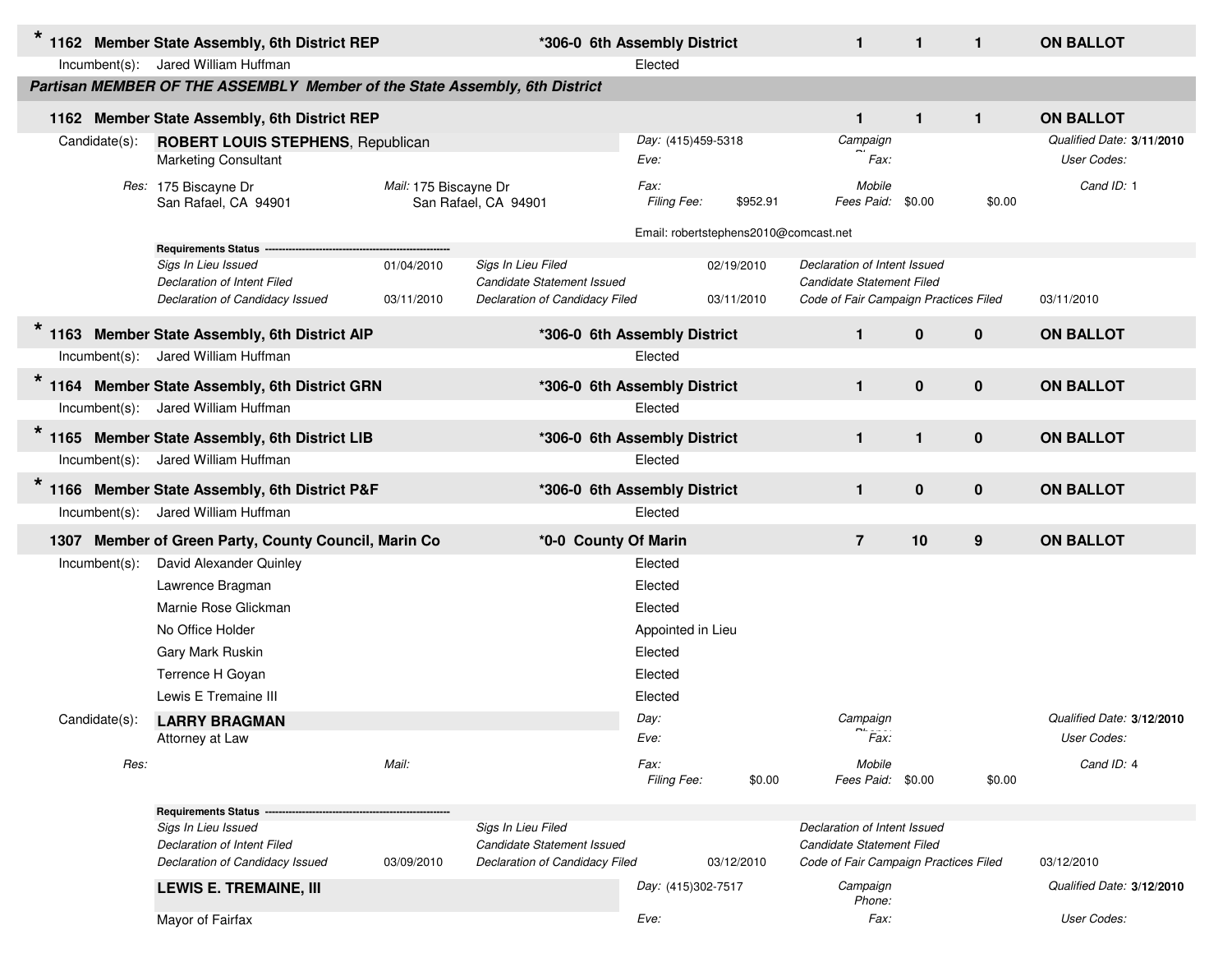|      | Res: 26 Glen Dr<br>Fairfax, CA 94930                                                                                | Mail: 26 Glen Dr<br>Fairfax, CA 94930 |                                                                                    | Fax:<br>Filing Fee:        | \$0.00                          | Mobile<br>Fees Paid: \$0.00                                                                        |        | \$0.00 | Cand ID: 7                |
|------|---------------------------------------------------------------------------------------------------------------------|---------------------------------------|------------------------------------------------------------------------------------|----------------------------|---------------------------------|----------------------------------------------------------------------------------------------------|--------|--------|---------------------------|
|      | Partisan COUNTY COMMITTEE Member Of Green Party County Council, Marin County                                        |                                       |                                                                                    |                            |                                 |                                                                                                    |        |        |                           |
|      | 1307 Member of Green Party, County Council, Marin Co<br>Requirements Status ---                                     |                                       |                                                                                    |                            |                                 | $\overline{7}$                                                                                     | 10     | 9      | <b>ON BALLOT</b>          |
|      | Sigs In Lieu Issued<br>Declaration of Intent Filed<br>Declaration of Candidacy Issued                               | 03/09/2010                            | Sigs In Lieu Filed<br>Candidate Statement Issued<br>Declaration of Candidacy Filed |                            | 03/12/2010                      | Declaration of Intent Issued<br>Candidate Statement Filed<br>Code of Fair Campaign Practices Filed |        |        | 03/12/2010                |
|      | <b>REEDE STOCKTON</b>                                                                                               |                                       |                                                                                    | Day:                       |                                 | Campaign<br>Phone:                                                                                 |        |        | Qualified Date: 3/12/2010 |
|      | No Ballot Designation                                                                                               |                                       |                                                                                    | Eve:                       |                                 | Fax:                                                                                               |        |        | User Codes:               |
| Res: |                                                                                                                     | Mail: PO Box G                        | Forest Knolls CA 94933-0529                                                        | Fax:<br>Filing Fee:        | \$0.00                          | Mobile<br>Fees Paid: \$0.00                                                                        |        | \$0.00 | Cand ID: 3                |
|      |                                                                                                                     |                                       |                                                                                    |                            | Email: reede.stockton@gmail.com |                                                                                                    |        |        |                           |
|      | <b>Requirements Status</b><br>Sigs In Lieu Issued<br>Declaration of Intent Filed<br>Declaration of Candidacy Issued | 02/22/2010                            | Sigs In Lieu Filed<br>Candidate Statement Issued<br>Declaration of Candidacy Filed |                            | 03/12/2010                      | Declaration of Intent Issued<br>Candidate Statement Filed<br>Code of Fair Campaign Practices Filed |        |        | 03/12/2010                |
|      | <b>GARY RUSKIN</b>                                                                                                  |                                       |                                                                                    | Day:                       |                                 | Campaign<br>Phone:                                                                                 |        |        | Qualified Date: 3/12/2010 |
|      | Incumbent                                                                                                           |                                       |                                                                                    | Eve:                       |                                 | Fax:                                                                                               |        |        | User Codes:               |
| Res: |                                                                                                                     | Mail:                                 |                                                                                    | Fax:<br>Filing Fee:        | \$0.00                          | Mobile<br>Fees Paid: \$0.00                                                                        |        | \$0.00 | Cand ID: 2                |
|      | <b>Requirements Status</b>                                                                                          |                                       |                                                                                    |                            |                                 |                                                                                                    |        |        |                           |
|      | Sigs In Lieu Issued<br>Declaration of Intent Filed<br>Declaration of Candidacy Issued                               | 02/22/2010                            | Sigs In Lieu Filed<br>Candidate Statement Issued<br>Declaration of Candidacy Filed |                            | 03/12/2010                      | Declaration of Intent Issued<br>Candidate Statement Filed<br>Code of Fair Campaign Practices Filed |        |        | 03/12/2010                |
|      | <b>MARNIE ROSE GLICKMAN</b>                                                                                         |                                       |                                                                                    | Day: (415)472-2859         |                                 | Campaign<br>Phone:                                                                                 |        |        | Qualified Date: 3/12/2010 |
|      | Incumbent                                                                                                           |                                       |                                                                                    | Eve:                       |                                 | Fax:                                                                                               |        |        | User Codes:               |
| Res: |                                                                                                                     | Mail:                                 |                                                                                    | Fax:<br>Filing Fee:        | \$0.00                          | Mobile<br>Fees Paid:                                                                               | \$0.00 | \$0.00 | Cand ID: 1                |
|      |                                                                                                                     |                                       |                                                                                    |                            | Email: marnie@greenchange.org   |                                                                                                    |        |        |                           |
|      | <b>Requirements Status</b>                                                                                          |                                       |                                                                                    |                            |                                 |                                                                                                    |        |        |                           |
|      | Sigs In Lieu Issued<br>Declaration of Intent Filed<br>Declaration of Candidacy Issued                               | 02/22/2010                            | Sigs In Lieu Filed<br>Candidate Statement Issued<br>Declaration of Candidacy Filed |                            | 03/12/2010                      | Declaration of Intent Issued<br>Candidate Statement Filed<br>Code of Fair Campaign Practices Filed |        |        | 03/12/2010                |
|      | <b>TERRY GOYAN</b>                                                                                                  |                                       |                                                                                    | Day:                       |                                 | Campaign<br>Phone:                                                                                 |        |        | Qualified Date: 3/12/2010 |
|      | <b>Planning Commissioner</b>                                                                                        |                                       |                                                                                    | Eve:                       |                                 | Fax:                                                                                               |        |        | User Codes:               |
| Res: |                                                                                                                     | Mail:                                 |                                                                                    | Fax:<br><b>Filing Fee:</b> | \$0.00                          | Mobile<br>Fees Paid: \$0.00                                                                        |        | \$0.00 | Cand ID: 8                |
|      |                                                                                                                     |                                       |                                                                                    |                            | Email: tgoyan@yahoo.com         |                                                                                                    |        |        |                           |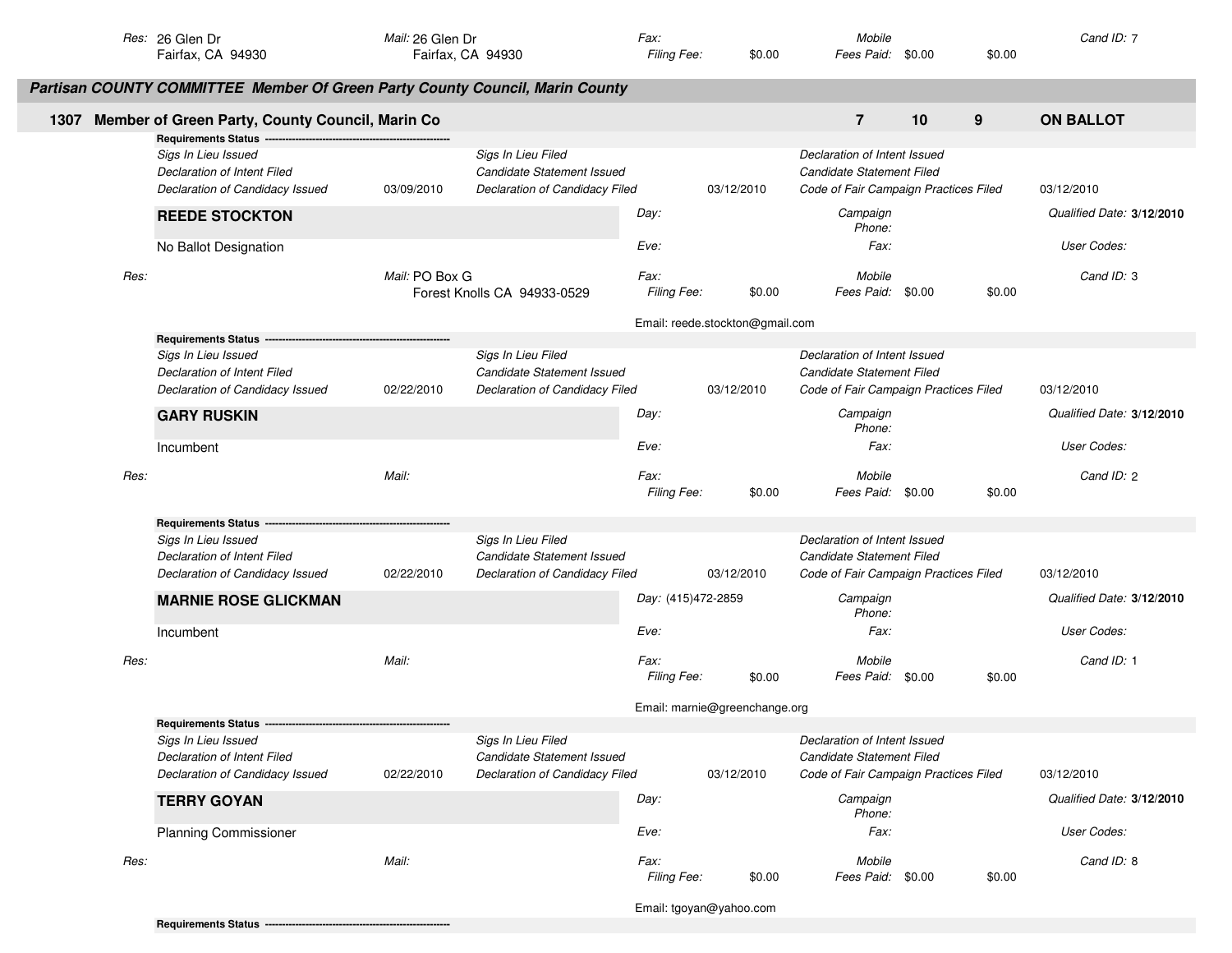|               | Sigs In Lieu Issued<br>Declaration of Intent Filed<br>Declaration of Candidacy Issued                                  | 03/09/2010            | Sigs In Lieu Filed<br>Candidate Statement Issued<br>Declaration of Candidacy Filed |                            | 03/12/2010                       | Declaration of Intent Issued<br>Candidate Statement Filed<br>Code of Fair Campaign Practices Filed |        |        | 03/12/2010                               |
|---------------|------------------------------------------------------------------------------------------------------------------------|-----------------------|------------------------------------------------------------------------------------|----------------------------|----------------------------------|----------------------------------------------------------------------------------------------------|--------|--------|------------------------------------------|
|               | <b>HOLLY DINES</b>                                                                                                     |                       |                                                                                    | Day:                       |                                  | Campaign<br>Phone:                                                                                 |        |        | Qualified Date: 3/12/2010                |
|               | High School Counselor                                                                                                  |                       |                                                                                    | Eve:                       |                                  | Fax:                                                                                               |        |        | User Codes:                              |
| Res:          |                                                                                                                        | Mail:                 |                                                                                    | Fax:<br>Filing Fee:        | \$0.00                           | Mobile<br>Fees Paid:                                                                               | \$0.00 | \$0.00 | Cand ID: 9                               |
|               | Partisan COUNTY COMMITTEE Member Of Green Party County Council, Marin County                                           |                       |                                                                                    |                            |                                  |                                                                                                    |        |        |                                          |
| 1307          | Member of Green Party, County Council, Marin Co                                                                        |                       |                                                                                    |                            |                                  | $\overline{7}$                                                                                     | 10     | 9      | <b>ON BALLOT</b>                         |
|               | <b>Requirements Status --</b><br>Sigs In Lieu Issued<br>Declaration of Intent Filed<br>Declaration of Candidacy Issued | 03/09/2010            | Sigs In Lieu Filed<br>Candidate Statement Issued<br>Declaration of Candidacy Filed |                            | 03/12/2010                       | Declaration of Intent Issued<br>Candidate Statement Filed<br>Code of Fair Campaign Practices Filed |        |        | 03/12/2010                               |
|               | <b>NANCY LOPEZ MANCIAS</b>                                                                                             |                       |                                                                                    | Day:                       |                                  | Campaign<br>Phone:                                                                                 |        |        | Qualified Date: 3/12/2010                |
|               | No Ballot Designation                                                                                                  |                       |                                                                                    | Eve:                       |                                  | Fax:                                                                                               |        |        | User Codes:                              |
| Res:          |                                                                                                                        | Mail:                 |                                                                                    | Fax:<br>Filing Fee:        | \$0.00                           | Mobile<br>Fees Paid: \$0.00                                                                        |        | \$0.00 | Cand ID: 6                               |
|               | <b>Requirements Status</b>                                                                                             |                       |                                                                                    |                            |                                  |                                                                                                    |        |        |                                          |
|               | Sigs In Lieu Issued                                                                                                    |                       | Sigs In Lieu Filed                                                                 |                            |                                  | Declaration of Intent Issued                                                                       |        |        |                                          |
|               | Declaration of Intent Filed<br>Declaration of Candidacy Issued                                                         | 03/09/2010            | Candidate Statement Issued<br>Declaration of Candidacy Filed                       |                            | 03/12/2010                       | Candidate Statement Filed<br>Code of Fair Campaign Practices Filed                                 |        |        | 03/12/2010                               |
|               |                                                                                                                        |                       |                                                                                    | Day: (415)269-0621         |                                  | Campaign                                                                                           |        |        | Qualified Date: 3/12/2010                |
|               | <b>PAM HARTWELL-HERRERO</b>                                                                                            |                       |                                                                                    |                            |                                  | Phone:                                                                                             |        |        |                                          |
|               | <b>Fairfax Town Councilmember</b>                                                                                      |                       |                                                                                    | Eve:                       |                                  | Fax:                                                                                               |        |        | User Codes:                              |
| Res:          |                                                                                                                        | Mail:                 |                                                                                    | Fax:<br>Filing Fee:        | \$0.00                           | Mobile<br>Fees Paid: \$0.00                                                                        |        | \$0.00 | Cand ID: 5                               |
|               |                                                                                                                        |                       |                                                                                    |                            | Email: votepam@pamforfairfax.org |                                                                                                    |        |        |                                          |
|               | <b>Requirements Status</b>                                                                                             |                       |                                                                                    |                            |                                  |                                                                                                    |        |        |                                          |
|               | Sigs In Lieu Issued<br>Declaration of Intent Filed<br>Declaration of Candidacy Issued                                  | 03/09/2010            | Sigs In Lieu Filed<br>Candidate Statement Issued<br>Declaration of Candidacy Filed |                            | 03/12/2010                       | Declaration of Intent Issued<br>Candidate Statement Filed<br>Code of Fair Campaign Practices Filed |        |        | 03/12/2010                               |
|               | 1312 Member, Co Central Comm, 1st Sup. Dist. - Rep. RE                                                                 |                       | *401-0 1st Supervisorial District                                                  |                            |                                  | 5                                                                                                  | 6      | 6      | <b>ON BALLOT</b>                         |
| Incumbent(s): | Errol Tremolada                                                                                                        |                       |                                                                                    | Elected                    |                                  |                                                                                                    |        |        |                                          |
|               | Helen Jacobs Gregory                                                                                                   |                       |                                                                                    | Appointed to Vacancy       |                                  |                                                                                                    |        |        |                                          |
|               | Mary Pat Featherstone                                                                                                  |                       |                                                                                    | Elected                    |                                  |                                                                                                    |        |        |                                          |
|               | John R Wilkinson Jr                                                                                                    |                       |                                                                                    | Elected                    |                                  |                                                                                                    |        |        |                                          |
|               | Thomas E Montgomery III                                                                                                |                       |                                                                                    | Elected                    |                                  |                                                                                                    |        |        |                                          |
| Candidate(s): | <b>MARY P. FEATHERSTONE</b><br>Incumbent                                                                               |                       |                                                                                    | Day: (415)454-3162<br>Eve: |                                  | Campaign<br>$"$ Fax:                                                                               |        |        | Qualified Date: 3/10/2010<br>User Codes: |
|               | Res: 41 La Vista Way<br>San Rafael, CA 94901                                                                           | Mail: 41 La Vista Way | San Rafael, CA 94901                                                               | Fax:<br>Filing Fee:        | \$0.00                           | Mobile<br>Fees Paid: \$0.00                                                                        |        | \$0.00 | Cand ID: 3                               |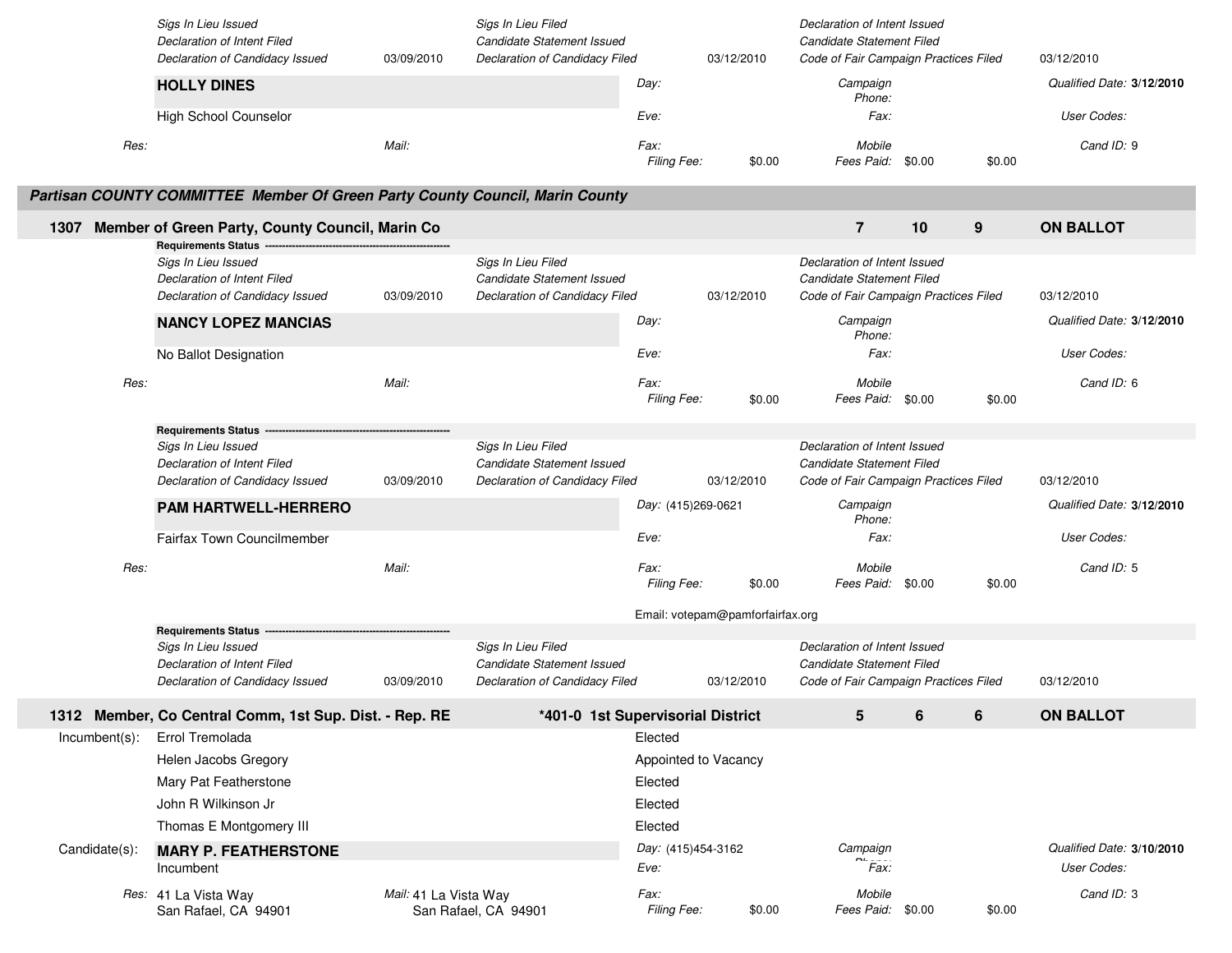|      | <b>Requirements Status</b>                                                                  |                   |                                                  |                     |            |                                                           |        |                           |
|------|---------------------------------------------------------------------------------------------|-------------------|--------------------------------------------------|---------------------|------------|-----------------------------------------------------------|--------|---------------------------|
|      | Sigs In Lieu Issued                                                                         |                   | Sigs In Lieu Filed                               |                     |            | Declaration of Intent Issued                              |        |                           |
|      | <b>Declaration of Intent Filed</b>                                                          |                   | <b>Candidate Statement Issued</b>                |                     |            | Candidate Statement Filed                                 |        |                           |
|      | Declaration of Candidacy Issued                                                             | 02/18/2010        | Declaration of Candidacy Filed                   |                     | 03/09/2010 | Code of Fair Campaign Practices Filed                     |        | 03/09/2010                |
|      | <b>JACK WILKINSON</b>                                                                       |                   |                                                  | Day: (415)479-2298  |            | Campaign<br>Phone:                                        |        | Qualified Date: 3/3/2010  |
|      | Incumbent                                                                                   |                   |                                                  | Eve:                |            | Fax:                                                      |        | User Codes:               |
|      | Res: 785 Pine Ln                                                                            | Mail: 785 Pine Ln |                                                  | Fax: (415)472-3101  |            | Mobile                                                    |        | Cand ID: 2                |
|      | San Rafael, CA 94903                                                                        |                   | San Rafael, CA 94903                             | Filing Fee:         | \$0.00     | Fees Paid: \$0.00                                         |        | \$0.00                    |
|      | Partisan COUNTY COMMITTEE Member, County Central Committee 1st Supervisorial District - Rep |                   |                                                  | Email: wres@att.net |            |                                                           |        |                           |
|      | 1312 Member, Co Central Comm, 1st Sup. Dist. - Rep. RE                                      |                   |                                                  |                     |            | $5\phantom{1}$                                            | 6<br>6 | <b>ON BALLOT</b>          |
|      | <b>Requirements Status</b>                                                                  |                   |                                                  |                     |            |                                                           |        |                           |
|      | Sigs In Lieu Issued<br>Declaration of Intent Filed                                          |                   | Sigs In Lieu Filed<br>Candidate Statement Issued |                     |            | Declaration of Intent Issued<br>Candidate Statement Filed |        |                           |
|      | Declaration of Candidacy Issued                                                             | 02/18/2010        | Declaration of Candidacy Filed                   |                     | 03/03/2010 | Code of Fair Campaign Practices Filed                     |        | 03/03/2010                |
|      | <b>STEPHEN VANCE</b>                                                                        |                   |                                                  | Day: (415)632-3458  |            | Campaign<br>Phone:                                        |        | Qualified Date: 3/9/2010  |
|      | Computer Programmer                                                                         |                   |                                                  | Eve:                |            | Fax:                                                      |        | User Codes:               |
|      | Res: 2 Meriam Dr<br>San Rafael, CA 94903                                                    | Mail: 2 Meriam Dr | San Rafael, CA 94903                             | Fax:<br>Filing Fee: | \$0.00     | Mobile<br>Fees Paid: \$0.00                               |        | Cand ID: 5<br>\$0.00      |
|      | <b>Requirements Status</b>                                                                  |                   |                                                  |                     |            |                                                           |        |                           |
|      | Sigs In Lieu Issued                                                                         |                   | Sigs In Lieu Filed                               |                     |            | Declaration of Intent Issued                              |        |                           |
|      | Declaration of Intent Filed                                                                 |                   | Candidate Statement Issued                       |                     |            | Candidate Statement Filed                                 |        |                           |
|      | Declaration of Candidacy Issued                                                             | 02/19/2010        | Declaration of Candidacy Filed                   |                     | 03/09/2010 | Code of Fair Campaign Practices Filed                     |        | 03/09/2010                |
|      | <b>KERNAN JANG</b>                                                                          |                   |                                                  | Day:                |            | Campaign<br>Phone:                                        |        | Qualified Date: 3/11/2010 |
|      | Homemaker                                                                                   |                   |                                                  | Eve:                |            | Fax:                                                      |        | User Codes:               |
| Res: |                                                                                             | Mail:             |                                                  | Fax:<br>Filing Fee: | \$0.00     | Mobile<br>Fees Paid: \$0.00                               |        | Cand ID: 4<br>\$0.00      |
|      | <b>Requirements Status</b>                                                                  |                   |                                                  |                     |            |                                                           |        |                           |
|      | Sigs In Lieu Issued                                                                         |                   | Sigs In Lieu Filed                               |                     |            | Declaration of Intent Issued                              |        |                           |
|      | Declaration of Intent Filed                                                                 |                   | Candidate Statement Issued                       |                     |            | Candidate Statement Filed                                 |        |                           |
|      | Declaration of Candidacy Issued                                                             | 02/18/2010        | Declaration of Candidacy Filed                   |                     | 03/10/2010 | Code of Fair Campaign Practices Filed                     |        | 03/10/2010                |
|      | <b>HELEN JACOBS GREGORY</b>                                                                 |                   |                                                  | Day:                |            | Campaign<br>Phone:                                        |        | Qualified Date: 3/11/2010 |
|      | Appointed Incumbent                                                                         |                   |                                                  | Eve:                |            | Fax:                                                      |        | User Codes:               |
| Res: |                                                                                             | Mail:             |                                                  | Fax:<br>Filing Fee: | \$0.00     | Mobile<br>Fees Paid: \$0.00                               |        | Cand ID: 6<br>\$0.00      |
|      | <b>Requirements Status</b>                                                                  |                   |                                                  |                     |            |                                                           |        |                           |
|      | Sigs In Lieu Issued                                                                         |                   | Sigs In Lieu Filed                               |                     |            | Declaration of Intent Issued                              |        |                           |
|      | Declaration of Intent Filed                                                                 |                   | Candidate Statement Issued                       |                     |            | Candidate Statement Filed                                 |        |                           |
|      | Declaration of Candidacy Issued                                                             | 02/24/2010        | Declaration of Candidacy Filed                   |                     | 03/11/2010 | Code of Fair Campaign Practices Filed                     |        | 03/11/2010                |
|      | <b>THOMAS E. MONTGOMERY</b>                                                                 |                   |                                                  | Day: (415)250-4036  |            | Campaign<br>Phone:                                        |        | Qualified Date: 2/23/2010 |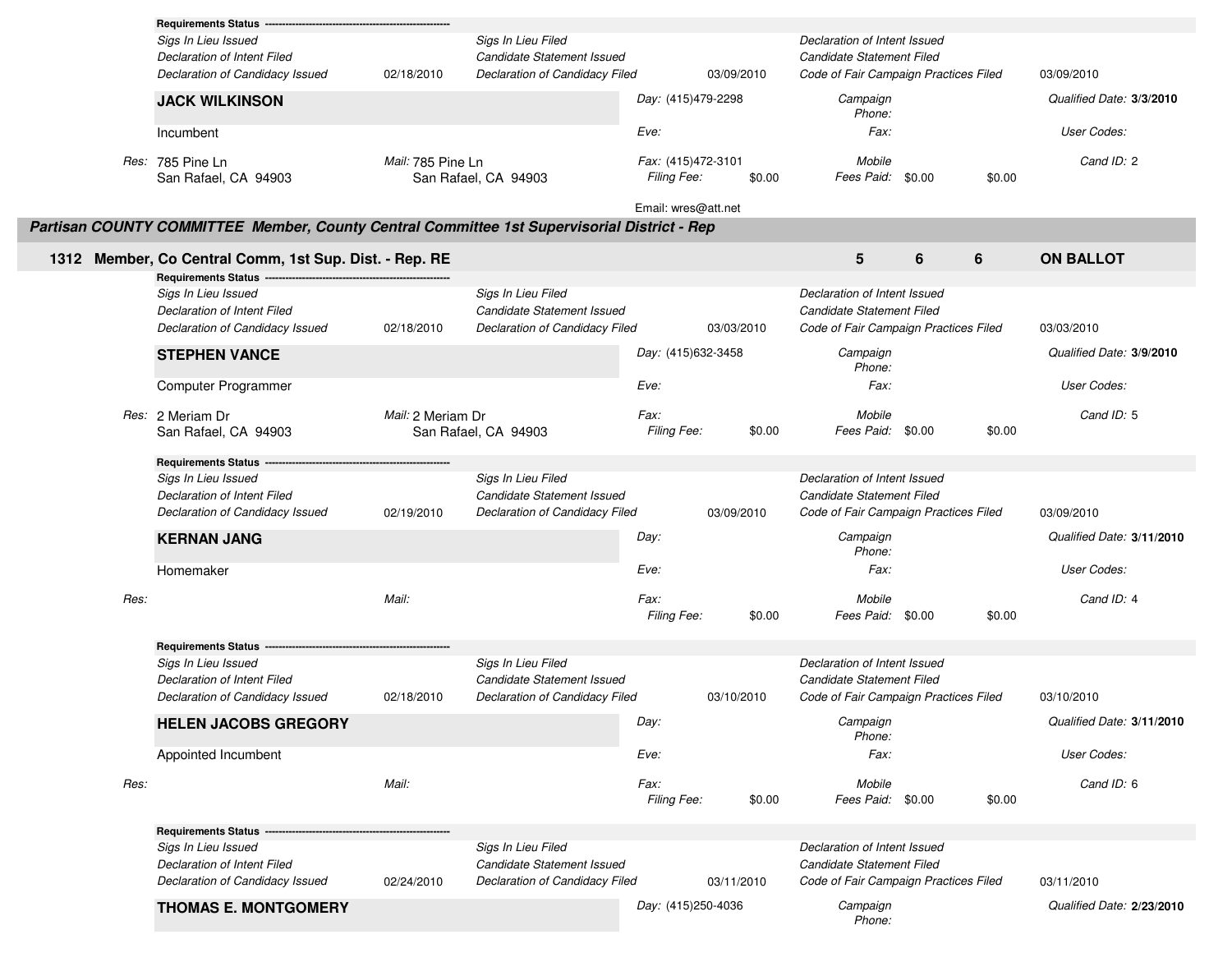|                  | Incumbent                                                                                   |                      |                                                                                           | Eve:                              |                                 | Fax:                                                                                               |        |                | User Codes:               |
|------------------|---------------------------------------------------------------------------------------------|----------------------|-------------------------------------------------------------------------------------------|-----------------------------------|---------------------------------|----------------------------------------------------------------------------------------------------|--------|----------------|---------------------------|
|                  | Res: 1912 Grand Ave<br>San Rafael, CA 94901                                                 | Mail: 1912 Grand Ave | San Rafael, CA 94901                                                                      | Fax:<br>Filing Fee:               | \$0.00                          | Mobile<br>Fees Paid:                                                                               | \$0.00 | \$0.00         | Cand ID: 1                |
|                  | <b>Requirements Status</b>                                                                  |                      |                                                                                           |                                   |                                 |                                                                                                    |        |                |                           |
|                  | Sigs In Lieu Issued                                                                         |                      | Sigs In Lieu Filed                                                                        |                                   |                                 | Declaration of Intent Issued                                                                       |        |                |                           |
|                  | Declaration of Intent Filed<br>Declaration of Candidacy Issued                              | 02/17/2010           | <b>Candidate Statement Issued</b><br>Declaration of Candidacy Filed                       |                                   | 02/22/2010                      | Candidate Statement Filed<br>Code of Fair Campaign Practices Filed                                 |        |                | 02/22/2010                |
| 1331             | Member, Co Central Comm, 3rd Sup. Dist. - Dem. DE                                           |                      | *403-0 3rd Supervisorial District                                                         |                                   |                                 | 5                                                                                                  | 8      | $\overline{7}$ | <b>ON BALLOT</b>          |
| $Incumbent(s)$ : | Diana M. Conti                                                                              |                      |                                                                                           | Elected                           |                                 |                                                                                                    |        |                |                           |
|                  | Karen Nygren                                                                                |                      |                                                                                           | Elected                           |                                 |                                                                                                    |        |                |                           |
|                  | William Ashby Sims                                                                          |                      |                                                                                           | Elected                           |                                 |                                                                                                    |        |                |                           |
|                  | Dolly Marie Verrue                                                                          |                      |                                                                                           | Elected                           |                                 |                                                                                                    |        |                |                           |
|                  | Evelyn Katherine Woo                                                                        |                      |                                                                                           | Elected                           |                                 |                                                                                                    |        |                |                           |
|                  | Partisan COUNTY COMMITTEE Member, County Central Committee 3rd Supervisorial District - Dem |                      |                                                                                           |                                   |                                 |                                                                                                    |        |                |                           |
| 1331             | Member, Co Central Comm, 3rd Sup. Dist. - Dem. DE                                           |                      |                                                                                           |                                   |                                 | 5                                                                                                  | 8      | $\overline{7}$ | <b>ON BALLOT</b>          |
| Candidate(s):    | <b>KERRY KATZENBACH STOEBNER</b>                                                            |                      |                                                                                           | Day:                              |                                 | Campaign                                                                                           |        |                | Qualified Date: 3/12/2010 |
|                  | <b>Environmental Legal Consultant</b>                                                       |                      |                                                                                           | Eve:                              |                                 | Fax:                                                                                               |        |                | User Codes:               |
| Res:             |                                                                                             | Mail:                |                                                                                           | Fax: (415)388-4987<br>Filing Fee: | \$0.00                          | Mobile<br>Fees Paid:                                                                               | \$0.00 | \$0.00         | Cand ID: 8                |
|                  |                                                                                             |                      |                                                                                           |                                   | Email: kerry_stoebner@yahoo.com |                                                                                                    |        |                |                           |
|                  | <b>Requirements Status</b>                                                                  |                      |                                                                                           |                                   |                                 |                                                                                                    |        |                |                           |
|                  | Sigs In Lieu Issued<br>Declaration of Intent Filed<br>Declaration of Candidacy Issued       | 03/09/2010           | Sigs In Lieu Filed<br><b>Candidate Statement Issued</b><br>Declaration of Candidacy Filed |                                   | 03/12/2010                      | Declaration of Intent Issued<br>Candidate Statement Filed<br>Code of Fair Campaign Practices Filed |        |                | 03/12/2010                |
|                  | <b>BILL SIMS</b>                                                                            |                      |                                                                                           | Day:                              |                                 | Campaign<br>Phone:                                                                                 |        |                | Qualified Date: 3/11/2010 |
|                  | Incumbent                                                                                   |                      |                                                                                           | Eve:                              |                                 | Fax:                                                                                               |        |                | User Codes:               |
| Res:             |                                                                                             | Mail:                |                                                                                           | <i>Fax:</i><br><b>Filing Fee:</b> | \$0.00                          | Mobile<br>Fees Paid:                                                                               | \$0.00 | \$0.00         | Cand ID: 2                |
|                  |                                                                                             |                      |                                                                                           |                                   | Email: wmasims@sbcglobal.net    |                                                                                                    |        |                |                           |
|                  | <b>Requirements Status</b><br>Sigs In Lieu Issued                                           |                      | Sigs In Lieu Filed                                                                        |                                   |                                 | Declaration of Intent Issued                                                                       |        |                |                           |
|                  | Declaration of Intent Filed                                                                 |                      | Candidate Statement Issued                                                                |                                   |                                 | Candidate Statement Filed                                                                          |        |                |                           |
|                  | Declaration of Candidacy Issued                                                             | 02/19/2010           | Declaration of Candidacy Filed                                                            |                                   | 03/11/2010                      | Code of Fair Campaign Practices Filed                                                              |        |                | 03/11/2010                |
|                  | <b>EVELYN K. WOO</b>                                                                        |                      |                                                                                           | Day: (415)686-6071                |                                 | Campaign<br>Phone:                                                                                 |        |                | Qualified Date: 3/12/2010 |
|                  | Incumbent                                                                                   |                      |                                                                                           | Eve:                              |                                 | Fax:                                                                                               |        |                | User Codes:               |
| Res:             |                                                                                             | Mail:                |                                                                                           | Fax:<br>Filing Fee:               | \$0.00                          | Mobile<br>Fees Paid: \$0.00                                                                        |        | \$0.00         | Cand ID: 1                |
|                  | Requirements Status -                                                                       |                      |                                                                                           |                                   |                                 |                                                                                                    |        |                |                           |
|                  | Sigs In Lieu Issued<br><b>Declaration of Intent Filed</b>                                   |                      | Sigs In Lieu Filed                                                                        |                                   |                                 | Declaration of Intent Issued                                                                       |        |                |                           |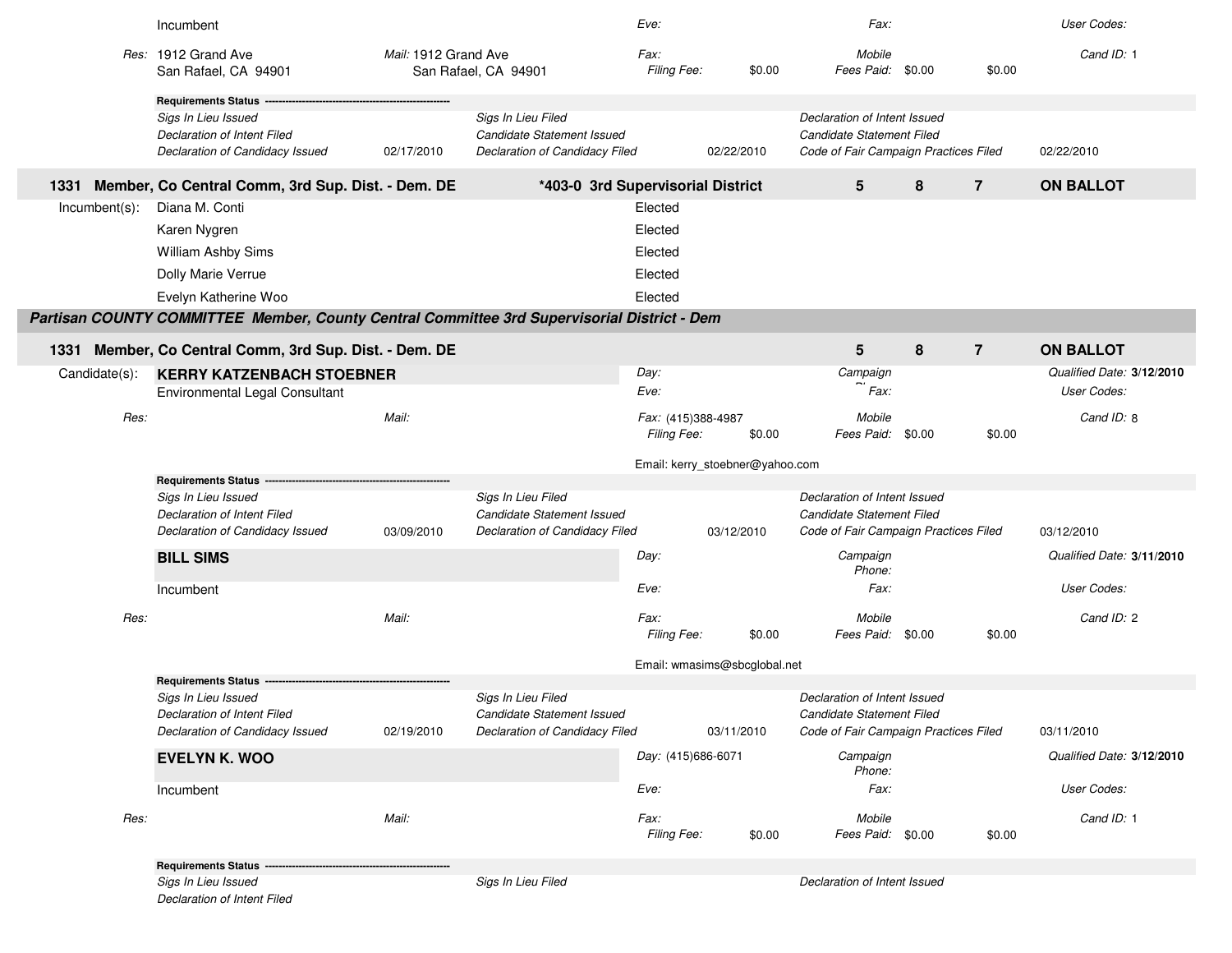|                  | <b>H. MATTSON AUSTIN</b>                                                                                                                                                                                                                                                                                                                      |                                                 |                                                                                                                                                                                                         | Day:                                              |                                    | Campaign<br>Phone:                                                                                                                                                                                                                                                    |              |                | Qualified Date: 3/9/2010                                                                                        |
|------------------|-----------------------------------------------------------------------------------------------------------------------------------------------------------------------------------------------------------------------------------------------------------------------------------------------------------------------------------------------|-------------------------------------------------|---------------------------------------------------------------------------------------------------------------------------------------------------------------------------------------------------------|---------------------------------------------------|------------------------------------|-----------------------------------------------------------------------------------------------------------------------------------------------------------------------------------------------------------------------------------------------------------------------|--------------|----------------|-----------------------------------------------------------------------------------------------------------------|
|                  | <b>Employment Relations Consultant</b>                                                                                                                                                                                                                                                                                                        |                                                 |                                                                                                                                                                                                         | Eve:                                              |                                    | Fax:                                                                                                                                                                                                                                                                  |              |                | User Codes:                                                                                                     |
| Res:             |                                                                                                                                                                                                                                                                                                                                               | Mail:                                           |                                                                                                                                                                                                         | Fax:<br>Filing Fee:                               | \$0.00                             | Mobile<br>Fees Paid: \$0.00                                                                                                                                                                                                                                           |              | \$0.00         | Cand ID: 4                                                                                                      |
|                  | <b>Requirements Status --</b><br>Sigs In Lieu Issued<br>Declaration of Intent Filed<br>Declaration of Candidacy Issued<br><b>ERIC WILLIAM OVERHOLT</b><br>Retired<br>Res: 53 Terrace Dr<br>Marin City, CA 94965<br><b>Requirements Status</b><br>Sigs In Lieu Issued<br><b>Declaration of Intent Filed</b><br>Declaration of Candidacy Issued | 02/22/2010<br>Mail: 53 Terrace Dr<br>03/04/2010 | Sigs In Lieu Filed<br><b>Candidate Statement Issued</b><br>Declaration of Candidacy Filed<br>Marin City, CA 94965<br>Sigs In Lieu Filed<br>Candidate Statement Issued<br>Declaration of Candidacy Filed | Day: (415)332-4203<br>Eve:<br>Fax:<br>Filing Fee: | 03/09/2010<br>\$0.00<br>03/10/2010 | Declaration of Intent Issued<br>Candidate Statement Filed<br>Code of Fair Campaign Practices Filed<br>Campaign<br>Phone:<br>Fax:<br>Mobile<br>Fees Paid: \$0.00<br>Declaration of Intent Issued<br>Candidate Statement Filed<br>Code of Fair Campaign Practices Filed |              | \$0.00         | 03/09/2010<br>Qualified Date: 3/10/2010<br>User Codes:<br>Cand ID: 5<br>03/10/2010<br>Qualified Date: 3/11/2010 |
|                  | <b>DIANA M. CONTI</b><br>Incumbent                                                                                                                                                                                                                                                                                                            |                                                 |                                                                                                                                                                                                         | Day: (415)388-9739<br>Eve:                        |                                    | Campaign<br>Phone:<br>Fax:                                                                                                                                                                                                                                            |              |                | User Codes:                                                                                                     |
|                  | Res: 309 Via Recodo<br>Mill Valley, CA 94941                                                                                                                                                                                                                                                                                                  | Mail: 309 Via Recodo<br>Mill Valley, CA 94941   |                                                                                                                                                                                                         | Fax:<br>Filing Fee:                               | \$0.00                             | Mobile<br>Fees Paid: \$0.00                                                                                                                                                                                                                                           |              | \$0.00         | Cand ID: 3                                                                                                      |
|                  |                                                                                                                                                                                                                                                                                                                                               |                                                 |                                                                                                                                                                                                         |                                                   |                                    |                                                                                                                                                                                                                                                                       |              |                |                                                                                                                 |
|                  | Partisan COUNTY COMMITTEE Member, County Central Committee 3rd Supervisorial District - Dem                                                                                                                                                                                                                                                   |                                                 |                                                                                                                                                                                                         |                                                   |                                    |                                                                                                                                                                                                                                                                       |              |                |                                                                                                                 |
| 1331             | Member, Co Central Comm, 3rd Sup. Dist. - Dem. DE                                                                                                                                                                                                                                                                                             |                                                 |                                                                                                                                                                                                         |                                                   |                                    | $5\phantom{.0}$                                                                                                                                                                                                                                                       | 8            | $\overline{7}$ | <b>ON BALLOT</b>                                                                                                |
| Res:             | <b>Requirements Status</b><br>Sigs In Lieu Issued<br>Declaration of Intent Filed<br>Declaration of Candidacy Issued<br><b>SUSAN C. KIRSCH</b><br>Nonprofit Consultant                                                                                                                                                                         | 02/22/2010<br>Mail:                             | Sigs In Lieu Filed<br><b>Candidate Statement Issued</b><br>Declaration of Candidacy Filed                                                                                                               | Day:<br>Eve:<br>Fax:                              | 03/11/2010                         | Declaration of Intent Issued<br>Candidate Statement Filed<br>Code of Fair Campaign Practices Filed<br>Campaign<br>Phone:<br>Fax:<br>Mobile                                                                                                                            |              |                | 03/11/2010<br>Qualified Date: 3/12/2010<br>User Codes:<br>Cand ID: 7                                            |
|                  |                                                                                                                                                                                                                                                                                                                                               |                                                 |                                                                                                                                                                                                         | Filing Fee:                                       | \$0.00                             | Fees Paid: \$0.00                                                                                                                                                                                                                                                     |              | \$0.00         |                                                                                                                 |
|                  | <b>Requirements Status</b><br>Sigs In Lieu Issued<br>Declaration of Intent Filed<br>Declaration of Candidacy Issued                                                                                                                                                                                                                           | 03/04/2010                                      | Sigs In Lieu Filed<br>Candidate Statement Issued<br>Declaration of Candidacy Filed                                                                                                                      |                                                   | 03/12/2010                         | Declaration of Intent Issued<br>Candidate Statement Filed<br>Code of Fair Campaign Practices Filed                                                                                                                                                                    |              |                | 03/12/2010                                                                                                      |
| $\star$          | 2006 Judge, Sup Ct Ofc No. 3                                                                                                                                                                                                                                                                                                                  |                                                 | *0-0 County Of Marin                                                                                                                                                                                    |                                                   |                                    | $\mathbf{1}$                                                                                                                                                                                                                                                          | $\mathbf{3}$ | $\overline{2}$ | <b>ON BALLOT</b>                                                                                                |
| $Incumbent(s)$ : | Paul Haakenson                                                                                                                                                                                                                                                                                                                                |                                                 |                                                                                                                                                                                                         | Appointed in Lieu                                 |                                    |                                                                                                                                                                                                                                                                       |              |                |                                                                                                                 |
| Candidate(s):    | <b>MARK BURTON</b><br>Litigation Attorney/Mediator                                                                                                                                                                                                                                                                                            |                                                 |                                                                                                                                                                                                         | Day:<br>Eve:                                      |                                    | Campaign<br>Fax:                                                                                                                                                                                                                                                      |              |                | Qualified Date: 3/12/2010<br>User Codes:                                                                        |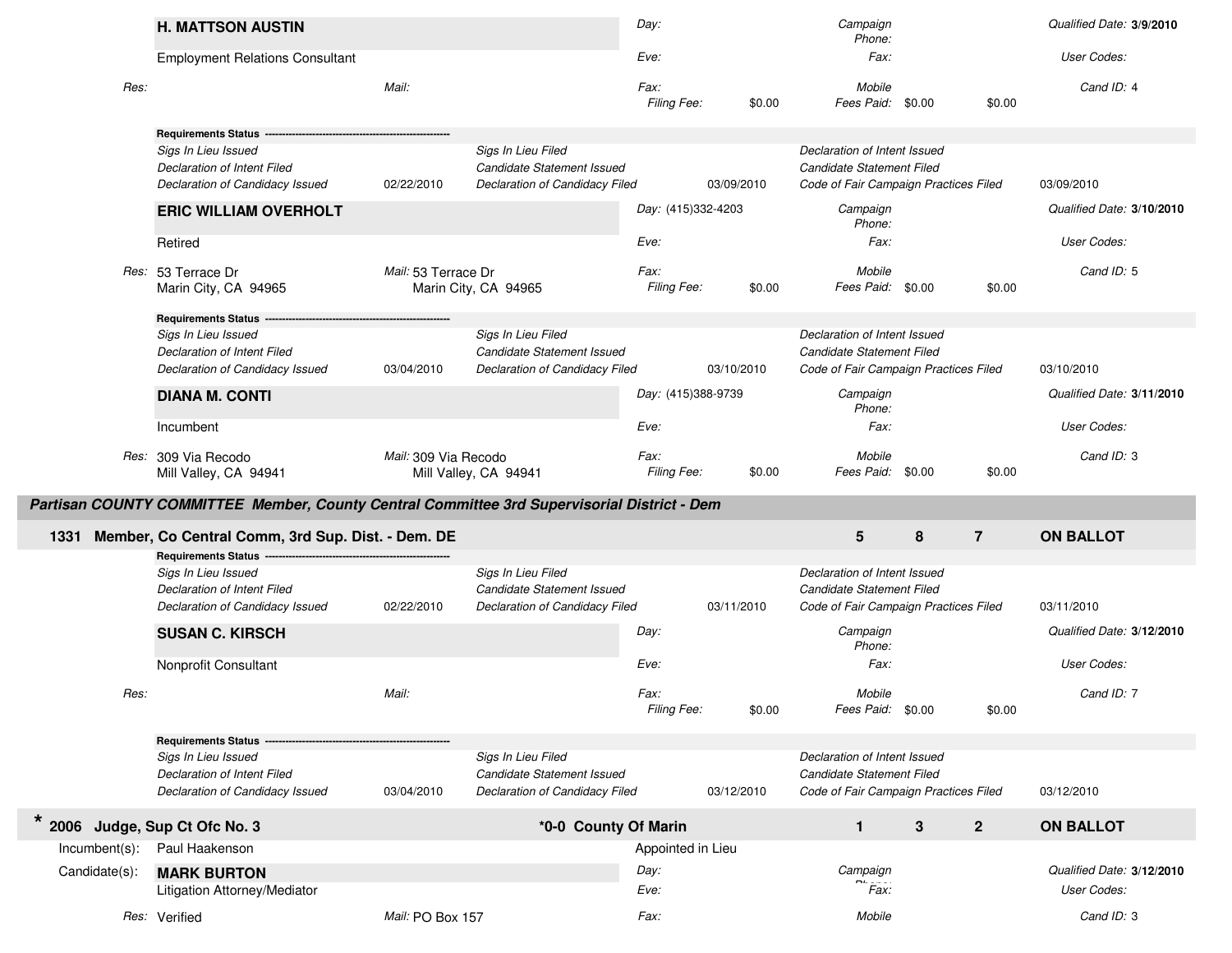|                               |                                                                                                                       |                          | Nicasio CA 94946-0157                                                                     | <b>Filing Fee:</b>         | \$1,787.89                             | Fees Paid: \$1,787.89                                                                              |              | \$0.00       |                                          |
|-------------------------------|-----------------------------------------------------------------------------------------------------------------------|--------------------------|-------------------------------------------------------------------------------------------|----------------------------|----------------------------------------|----------------------------------------------------------------------------------------------------|--------------|--------------|------------------------------------------|
|                               | <b>Requirements Status -</b><br>Sigs In Lieu Issued<br>Declaration of Intent Filed<br>Declaration of Candidacy Issued | 02/10/2010<br>02/17/2010 | Sigs In Lieu Filed<br>Candidate Statement Issued<br>Declaration of Candidacy Filed        |                            | 02/17/2010                             | Declaration of Intent Issued<br>Candidate Statement Filed<br>Code of Fair Campaign Practices Filed |              |              | 02/10/2010<br>03/12/2010<br>03/12/2010   |
|                               | <b>PAUL M. HAAKENSON</b>                                                                                              |                          |                                                                                           | Day: (415)444-7267         |                                        | Campaign<br>Phone:                                                                                 |              |              | Qualified Date: 3/10/2010                |
|                               | Marin Superior Court Judge                                                                                            |                          |                                                                                           | Eve:                       |                                        | Fax:                                                                                               |              |              | User Codes:                              |
|                               | Res: Verified                                                                                                         |                          | Mail: 3501 Civic Center Drive<br>San Rafael, CA 94903                                     | Fax:<br>Filing Fee:        | \$1,787.89                             | Mobile<br>Fees Paid: \$1,787.89                                                                    |              | \$0.00       | Cand ID: 2                               |
|                               | <b>Requirements Status -</b>                                                                                          |                          |                                                                                           |                            |                                        |                                                                                                    |              |              |                                          |
|                               | Sigs In Lieu Issued<br>Declaration of Intent Filed<br>Declaration of Candidacy Issued                                 | 02/01/2010<br>02/16/2010 | Sigs In Lieu Filed<br>Candidate Statement Issued<br>Declaration of Candidacy Filed        |                            | 02/16/2010<br>03/10/2010               | Declaration of Intent Issued<br>Candidate Statement Filed<br>Code of Fair Campaign Practices Filed |              |              | 02/01/2010<br>03/10/2010<br>03/10/2010   |
| $\star$                       | 3000 State Superintendent of, Public Instruction                                                                      |                          | *0-0 County Of Marin                                                                      |                            |                                        | $\mathbf{1}$                                                                                       | $\mathbf{0}$ | $\mathbf{0}$ | <b>ON BALLOT</b>                         |
|                               | Incumbent(s): Jack T O Connell                                                                                        |                          |                                                                                           | Elected                    |                                        |                                                                                                    |              |              |                                          |
| $\star$                       | 3008 County Superintendent, of Schools                                                                                |                          | *0-0 County Of Marin                                                                      |                            |                                        | $\mathbf{1}$                                                                                       | $\mathbf{1}$ | $\mathbf{1}$ | <b>ON BALLOT</b>                         |
| $Incumbent(s)$ :              | Mary Jane Burke                                                                                                       |                          |                                                                                           | Elected                    |                                        |                                                                                                    |              |              |                                          |
| Candidate(s):                 | <b>MARY JANE BURKE</b><br>Marin County Superintendent of Schools                                                      |                          |                                                                                           | Day: (415)499-5801<br>Eve: |                                        | Campaign<br>Fax:                                                                                   |              |              | Qualified Date: 2/16/2010<br>User Codes: |
| Res:                          |                                                                                                                       | Mail:                    |                                                                                           | Fax:<br>Filing Fee:        | \$2,094.75                             | Mobile<br>Fees Paid:                                                                               | \$2,094.75   | \$0.00       | Cand ID: 1                               |
|                               | Non-Partisan SCHOOL County Superintendent Of Schools                                                                  |                          |                                                                                           |                            |                                        |                                                                                                    |              |              |                                          |
|                               | 3008 County Superintendent, of Schools<br><b>Requirements Status -</b>                                                |                          |                                                                                           |                            |                                        | $\mathbf{1}$                                                                                       | $\mathbf{1}$ | $\mathbf{1}$ | <b>ON BALLOT</b>                         |
|                               | Sigs In Lieu Issued<br><b>Declaration of Intent Filed</b><br>Declaration of Candidacy Issued                          | 01/04/2010<br>02/16/2010 | Sigs In Lieu Filed<br><b>Candidate Statement Issued</b><br>Declaration of Candidacy Filed |                            | 02/16/2010<br>02/16/2010<br>02/16/2010 | Declaration of Intent Issued<br>Candidate Statement Filed<br>Code of Fair Campaign Practices Filed |              |              | 02/16/2010<br>02/16/2010                 |
| 4001 Supervisor, 1st District |                                                                                                                       |                          | *401-0 1st Supervisorial District                                                         |                            |                                        | $\mathbf{1}$                                                                                       | 5            | $\mathbf{2}$ | <b>ON BALLOT</b>                         |
| $Incumbent(s)$ :              | Susan L Adams                                                                                                         |                          |                                                                                           | Elected                    |                                        |                                                                                                    |              |              |                                          |
| Candidate(s):                 | <b>SUSAN L. ADAMS</b><br>Incumbent                                                                                    |                          |                                                                                           | Day: (415)499-7331<br>Eve: |                                        | Campaign<br>Fax:                                                                                   |              |              | Qualified Date: 3/4/2010<br>User Codes:  |
| Res:                          |                                                                                                                       | Mail: PO Box 6052        | San Rafael CA 94903-0052                                                                  | Fax:<br>Filing Fee:        | \$977.39                               | Mobile<br>Fees Paid: \$977.39                                                                      |              | \$0.00       | Cand ID: 1                               |
|                               | <b>Requirements Status -</b>                                                                                          |                          |                                                                                           |                            |                                        |                                                                                                    |              |              |                                          |
|                               | Sigs In Lieu Issued<br>Declaration of Intent Filed<br>Declaration of Candidacy Issued                                 | 01/04/2010<br>02/25/2010 | Sigs In Lieu Filed<br>Candidate Statement Issued<br>Declaration of Candidacy Filed        |                            | 02/25/2010<br>02/25/2010<br>03/04/2010 | Declaration of Intent Issued<br>Candidate Statement Filed<br>Code of Fair Campaign Practices Filed |              |              | 03/04/2010<br>03/04/2010                 |
|                               | <b>KERRY MAZZONI</b>                                                                                                  |                          |                                                                                           | Day:                       |                                        | Campaign                                                                                           |              |              | Qualified Date: 3/12/2010                |
|                               | Government Relations Businesswoman                                                                                    |                          |                                                                                           | Eve:                       |                                        | Phone:<br>Fax:                                                                                     |              |              | User Codes:                              |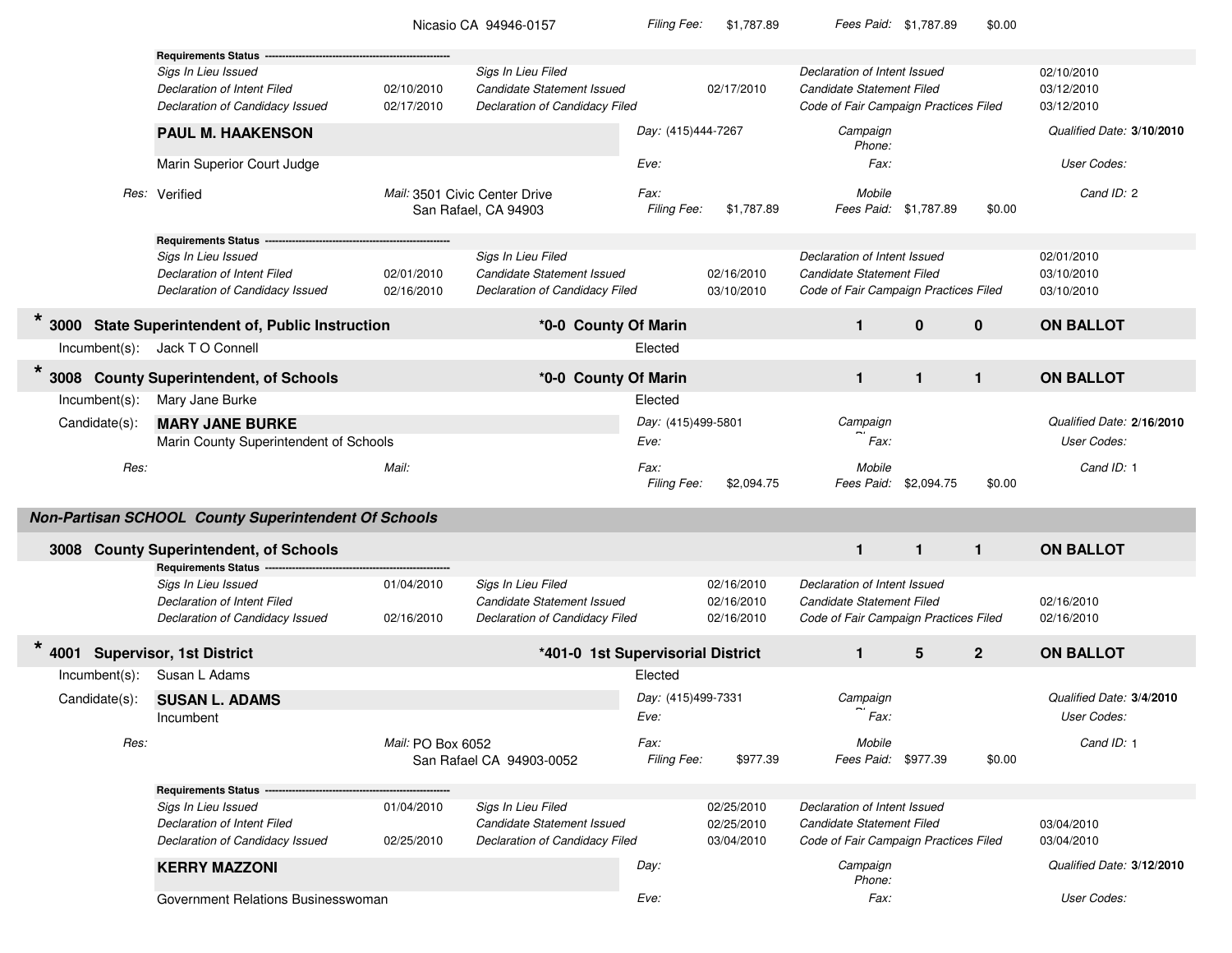| Res:             |                                                                | Mail:                                 |                                                              | Fax:<br>Filing Fee:        | \$977.39                 | Mobile<br>Fees Paid: \$977.39                                      |              | \$0.00       | Cand ID: 5                              |
|------------------|----------------------------------------------------------------|---------------------------------------|--------------------------------------------------------------|----------------------------|--------------------------|--------------------------------------------------------------------|--------------|--------------|-----------------------------------------|
|                  | <b>Requirements Status</b>                                     |                                       |                                                              |                            |                          |                                                                    |              |              |                                         |
|                  | Sigs In Lieu Issued                                            |                                       | Sigs In Lieu Filed                                           |                            |                          | Declaration of Intent Issued                                       |              |              |                                         |
|                  | Declaration of Intent Filed<br>Declaration of Candidacy Issued | 03/08/2010                            | Candidate Statement Issued<br>Declaration of Candidacy Filed |                            | 03/08/2010<br>03/12/2010 | Candidate Statement Filed<br>Code of Fair Campaign Practices Filed |              |              | 03/12/2010<br>03/12/2010                |
|                  |                                                                |                                       |                                                              |                            |                          |                                                                    |              |              |                                         |
|                  | 4005 Supervisor, 5th District                                  |                                       | *405-0 5th Supervisorial District                            |                            |                          | $\mathbf{1}$                                                       | $\mathbf{2}$ | $\mathbf{1}$ | <b>ON BALLOT</b>                        |
| $Incumbent(s)$ : | Judy Gail Arnold                                               |                                       |                                                              | Elected                    |                          |                                                                    |              |              |                                         |
| Candidate(s):    | <b>JUDY ARNOLD</b><br>Marin County Supervisor District 5       |                                       |                                                              | Day: (415)499-7331<br>Eve: |                          | Campaign<br>Fax:                                                   |              |              | Qualified Date: 3/3/2010<br>User Codes: |
|                  | Res: 465 Ridge Rd                                              | Mail: 465 Ridge Rd                    |                                                              | Fax:                       |                          | Mobile                                                             |              |              | Cand ID: 1                              |
|                  | Novato, CA 94947                                               | Novato, CA 94947                      |                                                              | Filing Fee:                | \$977.39                 | Fees Paid: \$977.39                                                |              | \$0.00       |                                         |
|                  | <b>Requirements Status</b>                                     |                                       |                                                              |                            |                          |                                                                    |              |              |                                         |
|                  | Sigs In Lieu Issued                                            |                                       | Sigs In Lieu Filed                                           |                            |                          | Declaration of Intent Issued                                       |              |              |                                         |
|                  | Declaration of Intent Filed                                    |                                       | Candidate Statement Issued                                   |                            | 02/16/2010               | Candidate Statement Filed                                          |              |              |                                         |
|                  | Declaration of Candidacy Issued                                | 02/16/2010                            | Declaration of Candidacy Filed                               |                            | 03/03/2010               | Code of Fair Campaign Practices Filed                              |              |              | 03/03/2010                              |
|                  | 4011 Assessor-Rec-Cnty Clerk                                   |                                       | *0-0 County Of Marin                                         |                            |                          | $\mathbf{1}$                                                       | 3            | 3            | <b>ON BALLOT</b>                        |
| $Incumbent(s)$ : | Joan Thayer                                                    |                                       |                                                              | Elected                    |                          |                                                                    |              |              |                                         |
| Candidate(s):    | <b>RICHARD N. BENSON</b>                                       |                                       |                                                              | Day: (415)499-7222         |                          | Campaign                                                           |              |              | Qualified Date: 3/17/2010               |
|                  | <b>Assistant County Assessor</b>                               |                                       |                                                              | Eve:                       |                          | Fax:                                                               |              |              | User Codes:                             |
| Res:             |                                                                | Mail:                                 |                                                              | Fax:<br>Filing Fee:        | \$1,683.55               | Mobile<br>Fees Paid: \$0.00                                        |              | \$0.00       | Cand ID: 1                              |
|                  | Non-Partisan COUNTY Assessor-Recorder-County Clerk             |                                       |                                                              |                            |                          |                                                                    |              |              |                                         |
|                  | 4011 Assessor-Rec-Cnty Clerk                                   |                                       |                                                              |                            |                          | $\mathbf{1}$                                                       | 3            | 3            | <b>ON BALLOT</b>                        |
|                  | <b>Requirements Status</b>                                     |                                       |                                                              |                            |                          |                                                                    |              |              |                                         |
|                  | Sigs In Lieu Issued                                            | 01/04/2010                            | Sigs In Lieu Filed                                           |                            | 01/29/2010               | Declaration of Intent Issued                                       |              |              |                                         |
|                  | Declaration of Intent Filed                                    |                                       | <b>Candidate Statement Issued</b>                            |                            | 03/12/2010               | Candidate Statement Filed                                          |              |              | 03/17/2010                              |
|                  | Declaration of Candidacy Issued                                | 03/12/2010                            | Declaration of Candidacy Filed                               |                            | 03/17/2010               | Code of Fair Campaign Practices Filed                              |              |              | 03/17/2010                              |
|                  | SHELLY SCOTT                                                   |                                       |                                                              | Day:                       |                          | Campaign<br>Phone:                                                 |              |              | Qualified Date: 3/12/2010               |
|                  | Deputy Assessor/Appraiser                                      |                                       |                                                              | Eve:                       |                          | Fax:                                                               |              |              | User Codes:                             |
|                  | Res: 25 Wendy Ct<br>Novato, CA 94945                           | Mail: 25 Wendy Ct<br>Novato, CA 94945 |                                                              | Fax:<br>Filing Fee:        | \$1,683.55               | Mobile<br>Fees Paid: \$0.00                                        |              | \$0.00       | Cand ID: 3                              |
|                  | Requirements Status --                                         |                                       |                                                              |                            |                          |                                                                    |              |              |                                         |
|                  | Sigs In Lieu Issued                                            | 01/07/2010                            | Sigs In Lieu Filed                                           |                            | 02/25/2010               | Declaration of Intent Issued                                       |              |              |                                         |
|                  | Declaration of Intent Filed                                    |                                       | Candidate Statement Issued                                   |                            |                          | Candidate Statement Filed                                          |              |              | 03/12/2010                              |
|                  | Declaration of Candidacy Issued                                | 03/12/2010                            | Declaration of Candidacy Filed                               |                            | 03/12/2010               | Code of Fair Campaign Practices Filed                              |              |              | 03/12/2010                              |
|                  | <b>BRUCE RAFUL</b>                                             |                                       |                                                              | Day: (415)302-8036         |                          | Campaign<br>Phone:                                                 |              |              | Qualified Date: 3/9/2010                |
|                  | California Certified Appraiser                                 |                                       |                                                              | Eve:                       |                          | Fax:                                                               |              |              | User Codes:                             |
|                  | Res: 85 Angela Ave<br>San Anselmo, CA 94960                    | Mail: 85 Angela Ave                   | San Anselmo, CA 94960                                        | Fax:<br>Filing Fee:        | \$1,683.55               | Mobile<br>Fees Paid: \$0.00                                        |              | \$0.00       | Cand ID: 2                              |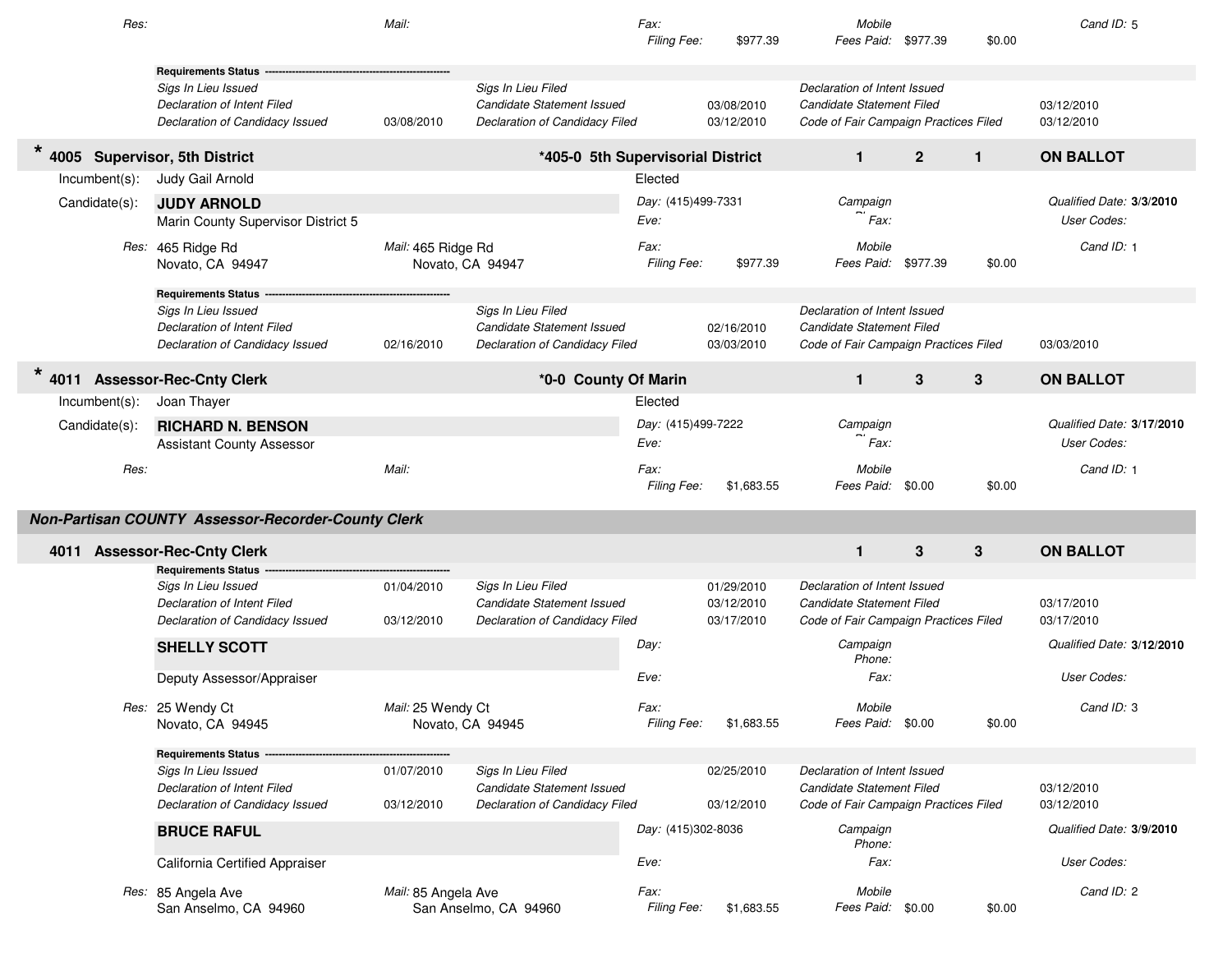|                                   | <b>Requirements Status</b>                                                            |                          |                                                                                    |                     |                                        |                                                                                                    |                       |              |                           |
|-----------------------------------|---------------------------------------------------------------------------------------|--------------------------|------------------------------------------------------------------------------------|---------------------|----------------------------------------|----------------------------------------------------------------------------------------------------|-----------------------|--------------|---------------------------|
|                                   | Sigs In Lieu Issued<br>Declaration of Intent Filed<br>Declaration of Candidacy Issued | 01/04/2010<br>02/22/2010 | Sigs In Lieu Filed<br>Candidate Statement Issued<br>Declaration of Candidacy Filed |                     | 02/22/2010<br>02/22/2010<br>02/22/2010 | Declaration of Intent Issued<br>Candidate Statement Filed<br>Code of Fair Campaign Practices Filed |                       |              | 02/22/2010<br>02/22/2010  |
| $\star$<br>4015 District Attorney |                                                                                       |                          | *0-0 County Of Marin                                                               |                     |                                        | $\mathbf{1}$                                                                                       | $\mathbf{1}$          | $\mathbf{1}$ | <b>ON BALLOT</b>          |
| $Incumbent(s)$ :                  | <b>Edward S Berberian</b>                                                             |                          |                                                                                    | Elected             |                                        |                                                                                                    |                       |              |                           |
| Candidate(s):                     | <b>EDWARD S. BERBERIAN</b>                                                            |                          |                                                                                    | Day: (415)499-6450  |                                        | Campaign                                                                                           |                       |              | Qualified Date: 2/16/2010 |
|                                   | Marin County District Attorney                                                        |                          |                                                                                    | Eve:                |                                        | Fax:                                                                                               |                       |              | User Codes:               |
| Res:                              |                                                                                       | Mail: PO Box 4414        | San Rafael CA 94913-4414                                                           | Fax:<br>Filing Fee: | \$2,028.62                             | Mobile                                                                                             | Fees Paid: \$2,028.62 | \$0.00       | Cand ID: 1                |
|                                   | <b>Requirements Status -</b>                                                          |                          |                                                                                    |                     |                                        |                                                                                                    |                       |              |                           |
|                                   | Sigs In Lieu Issued<br>Declaration of Intent Filed                                    | 01/04/2010               | Sigs In Lieu Filed<br>Candidate Statement Issued                                   |                     | 02/16/2010<br>02/16/2010               | Declaration of Intent Issued<br>Candidate Statement Filed                                          |                       |              |                           |
|                                   | Declaration of Candidacy Issued                                                       | 02/16/2010               | Declaration of Candidacy Filed                                                     |                     | 02/16/2010                             | Code of Fair Campaign Practices Filed                                                              |                       |              | 02/16/2010                |
| $\star$<br>4016 Sheriff-Coroner   |                                                                                       |                          | *0-0 County Of Marin                                                               |                     |                                        | $\mathbf{1}$                                                                                       | $\overline{2}$        | $2^{\circ}$  | <b>ON BALLOT</b>          |
| Incumbent(s):                     | <b>Robert Doyle</b>                                                                   |                          |                                                                                    | Elected             |                                        |                                                                                                    |                       |              |                           |
| Candidate(s):                     | <b>ROBERT THOMAS DOYLE</b>                                                            |                          |                                                                                    | Day: (415)499-7252  |                                        | Campaign                                                                                           |                       |              | Qualified Date: 3/1/2010  |
|                                   | Marin County Sheriff                                                                  |                          |                                                                                    | Eve:                |                                        | Fax:                                                                                               |                       |              | User Codes:               |
| Res:                              |                                                                                       | Mail:                    |                                                                                    | Fax:<br>Filing Fee: | \$1,932.11                             | Mobile<br>Fees Paid: \$1,932.11                                                                    |                       | \$0.00       | Cand ID: 1                |
|                                   | <b>Requirements Status</b>                                                            |                          |                                                                                    |                     |                                        |                                                                                                    |                       |              |                           |
|                                   | Sigs In Lieu Issued                                                                   |                          | Sigs In Lieu Filed                                                                 |                     |                                        | Declaration of Intent Issued                                                                       |                       |              |                           |
|                                   | Declaration of Intent Filed<br>Declaration of Candidacy Issued                        | 02/17/2010               | Candidate Statement Issued<br>Declaration of Candidacy Filed                       |                     | 02/17/2010<br>03/01/2010               | Candidate Statement Filed<br>Code of Fair Campaign Practices Filed                                 |                       |              | 03/01/2010<br>03/01/2010  |
|                                   | <b>Non-Partisan COUNTY Sheriff-Coroner</b>                                            |                          |                                                                                    |                     |                                        |                                                                                                    |                       |              |                           |
| 4016 Sheriff-Coroner              |                                                                                       |                          |                                                                                    |                     |                                        | $\mathbf{1}$                                                                                       | $\overline{2}$        | $2^{\circ}$  | <b>ON BALLOT</b>          |
|                                   | <b>KEN HOLMES</b>                                                                     |                          |                                                                                    | Day: (415)499-6043  |                                        | Campaign<br>Phone:                                                                                 |                       |              | Qualified Date: 3/12/2010 |
|                                   | Marin County Coroner                                                                  |                          |                                                                                    | Eve:                |                                        | Fax:                                                                                               |                       |              | User Codes:               |
| Res:                              |                                                                                       | Mail:                    |                                                                                    | Fax:<br>Filing Fee: | \$1,932.11                             | Mobile<br>Fees Paid: \$1,932.11                                                                    |                       | \$0.00       | Cand ID: 2                |
|                                   |                                                                                       |                          |                                                                                    |                     | Email: iceman14A1@gmail.com            |                                                                                                    |                       |              |                           |
|                                   | <b>Requirements Status -</b>                                                          |                          | Sigs In Lieu Filed                                                                 |                     |                                        |                                                                                                    |                       |              |                           |
|                                   | Sigs In Lieu Issued<br>Declaration of Intent Filed<br>Declaration of Candidacy Issued | 03/11/2010               | Candidate Statement Issued<br>Declaration of Candidacy Filed                       |                     | 03/11/2010                             | Declaration of Intent Issued<br>Candidate Statement Filed<br>Code of Fair Campaign Practices Filed |                       |              | 03/12/2010<br>03/12/2010  |
| $\star$                           | 5002 Member, City Council, City of Belvedere                                          |                          | *502-0 City Of Belvedere                                                           |                     |                                        | $2^{\circ}$                                                                                        | $\mathbf 2$           | $2^{\circ}$  | <b>ON BALLOT</b>          |
| $Incumbent(s)$ :                  | Barbara H Morrison                                                                    |                          |                                                                                    | Elected             |                                        |                                                                                                    |                       |              |                           |
|                                   | Thomas Hay Cromwell                                                                   |                          |                                                                                    | Elected             |                                        |                                                                                                    |                       |              |                           |
| Candidate(s):                     | <b>SIAVASH BARMAND</b>                                                                |                          |                                                                                    | Day: (415)710-4111  |                                        | Campaign                                                                                           |                       |              | Qualified Date: 3/5/2010  |
|                                   | Real Estate Developer                                                                 |                          |                                                                                    | Eve:                |                                        | Fax:                                                                                               |                       |              | User Codes:               |
| Res:                              |                                                                                       | Mail:                    |                                                                                    | Fax: (415)789-5800  |                                        | Mobile                                                                                             |                       |              | Cand ID: 1                |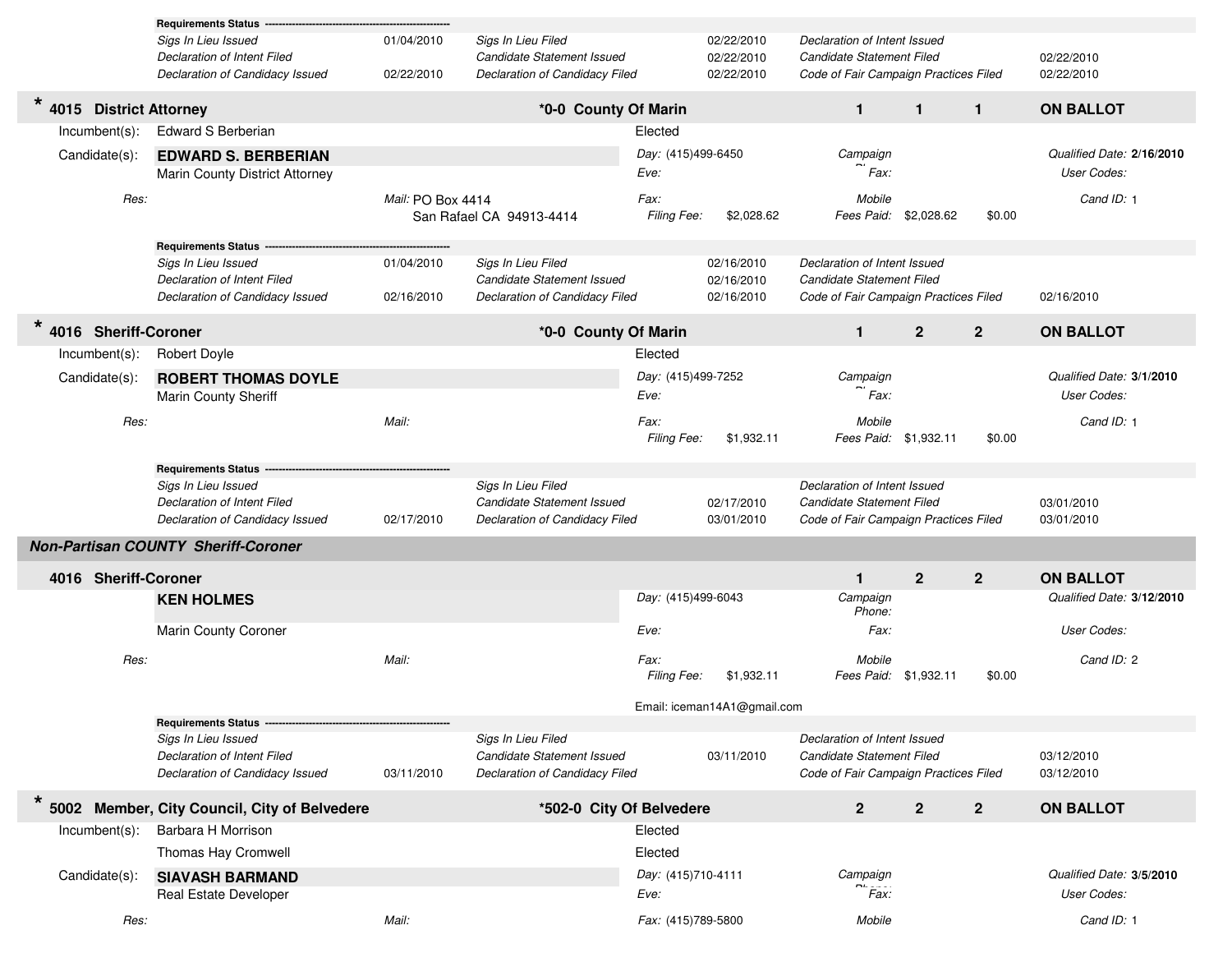Day: (415)435-2069 Eve:Cand ID: 2\$0.00Eve:Cand ID: 4 \$0.00Day: (415)457-5999 r  $Eve: (415)457-5999$ Cand ID: 2\$0.00Day: (415)845-5337 Eve:Cand ID: 3Email: sbarmand@yahoo.com**Requirements Status** Sigs In Lieu IssuedSigs In Lieu Issued Sigs In Lieu Filed Sigs In Lieu Filed Canadiate Statement Issued Declaration of Intent Issued<br>Declaration of Intent Filed Declaration of Intent Filed Canadiate Statement Issued Declaration of Intent Fil Candidate Statement Issued 03/05/2010Declaration of Candidacy Issued **Declaration of Candidacy Filed** Code of Fair Campaign Practices Filed Code of Fair Campaign Practices Filed **3/15/2010**Qualified Date: Physiciann and the state of the state of the state of the state of the state of the state of the state of the state of the state of the state of the state of the state of the state of the state of the state of the state of the stat **THOMAS H. CROMWELL** (415)435-2069 Campaign Phone:Res: Mail: Fax:Fax: Mobile Filing Fee: \$0.00 Fees Paid: \$0.00 \$0.00 Email: thc59@pacbell.net**Requirements Status** Sigs In Lieu IssuedSigs In Lieu Issued Sigs In Lieu Filed Sigs In Lieu Filed Sigs In Lieu Filed Sigs In Lieu Candidate Statement<br>Declaration of Intent Filed Statement Opportunity Candidate Statement Issued Statement Candidate Statement Filed Candidate Statement Issued 03/15/2010Declaration of Candidacy Issued **Declaration of Candidacy Filed** Code of Fair Campaign Practices Filed Code of Fair Campaign Practices Filed **\* <sup>5063</sup> Member, Town Council, Town of Ross \*508-0 Town Of Ross <sup>2</sup> <sup>4</sup> <sup>4</sup> ON BALLOT**Incumbent(s): Michael Collins Skalll and the contract of the contract of the contract of the contract of the contract of the contract of the contract of the contract of the contract of the contract of the contract of the contract of the contract of the cont William Ronald Cahilll and the contract of the contract of the contract of the contract of the contract of the contract of the contract of the contract of the contract of the contract of the contract of the contract of the contract of the cont Candidate(s): **MARK FRITTS** $D$ ay: (415)454-7306 Campaign<br>Campaign Campaign Campaign Campaign Campaign Campaign Campaign Campaign Campaign Campaign Campaign Campaign Ca .<br>Fax: Qualified Date: **3/17/2010**Architectt the codes: the codes: the codes: the codes: the codes: the codes: the codes: the codes: the codes: the codes: the codes: the codes: the codes: the codes: the codes: the codes: the codes: the codes: the codes: the codes: Res:  $\mu$  Mail: PO Box 371 Fax: Mobile Ross CA 94957-0371Filing Fee:  $$0.00$  Fees Paid:  $$0.00$   $$0.00$ Email: frittsmeyer@sbcglobal.net**Requirements Status** Sigs In Lieu IssuedSigs In Lieu Issued Sigs In Lieu Filed Sigs In Lieu Filed Care and the Declaration of Intent Issued<br>Declaration of Intent Filed Declaration of Intent Tiled Candidate Statement Declaration of Intent Filed Declaration of Int **Candidate Statement Issued**  03/17/2010Declaration of Candidacy Issued **Declaration of Candidacy Filed** Code of Fair Campaign Practices Filed Code of Fair Campaign Practices Filed **Non-Partisan MUNICIPAL TOWN OF ROSS Member, Town Council5063 Member, Town Council, Town of Ross <sup>2</sup> <sup>4</sup> <sup>4</sup> ON BALLOT 3/10/2010**Qualified Date: Community Volunteer Fax: User Codes: **CARLA SMALL** (415)457-5999 Campaign Phone:Res: 6 Duff Ln Mail: PO Box 338 Fax: (415)457-4798 Mobile Ross, CA 94957 Ross CA 94957-0338 Filing Fee: Fees Paid: \$0.00 \$0.00 Email: carlasmall@aol.com**Requirements Status** Sigs In Lieu IssuedSigs In Lieu Issued and Issued and Declaration of Intent Issued Sigs In Lieu Filed<br>Declaration of Intent Filed Declaration of Intent Tiled Candidate Statement Issued Declaration of Intent Tiled **Candidate Statement Issued**  03/10/2010Declaration of Candidacy Issued **Declaration of Candidacy Filed** Code of Fair Campaign Practices Filed Code of Fair Campaign Practices Filed **3/16/2010**Qualified Date: Retiredd results of the series of the series of the series of the series of the series of the User Codes:<br>In the series of the series of the series of the series of the series of the series of the series of the serie **IRIS R. WINEY** (415)845-5337 Campaign Phone:Res:  $\mu$  Mail: PO Box 1472 2 **Fax:** Fax: Mobile

\$0.00

Filing Fee: \$0.00 Fees Paid: \$0.00 \$0.00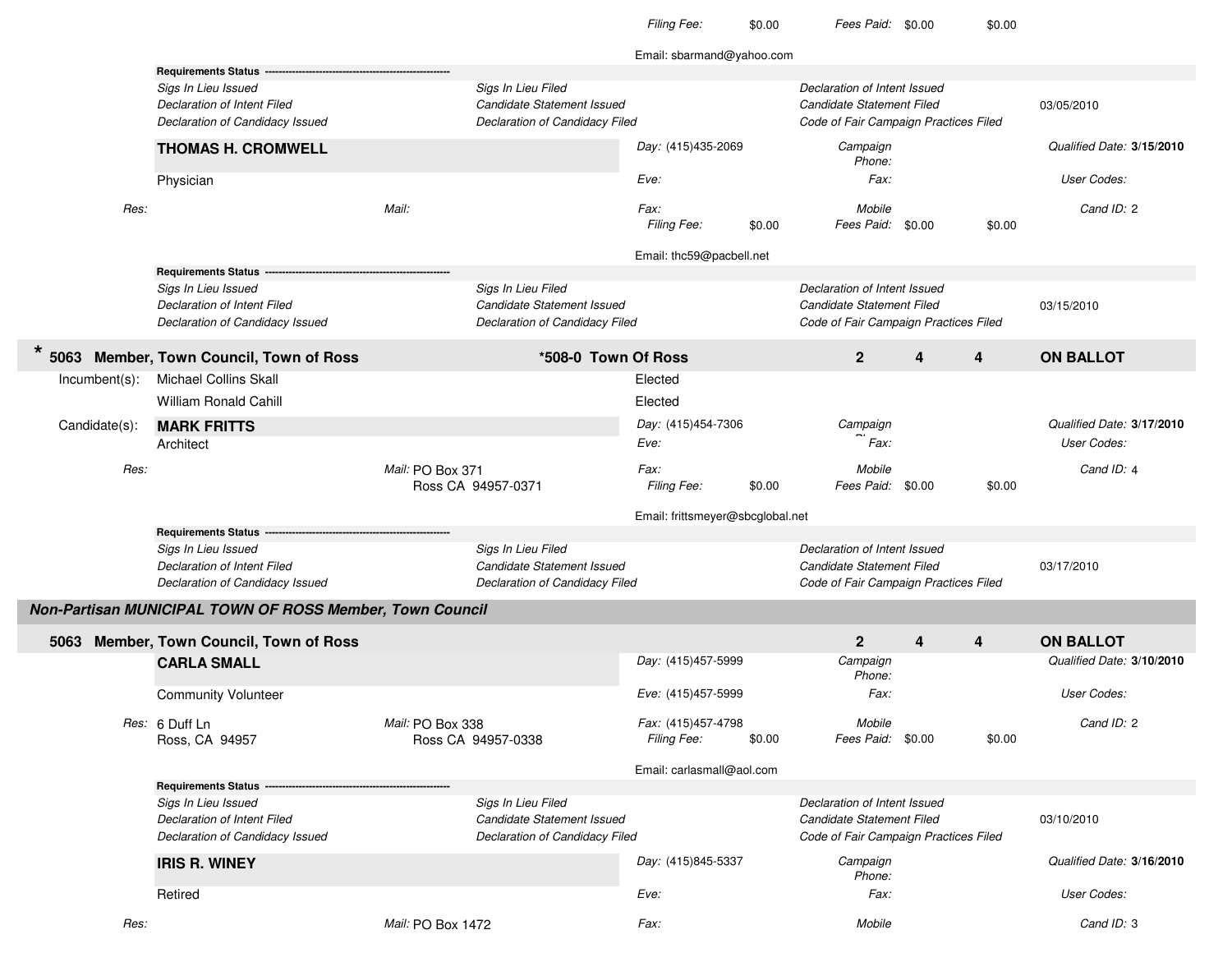|               |                                                                      |                              | Ross CA 94957-1472                         | Filing Fee:                | \$0.00                      | Fees Paid: \$0.00                     |   | \$0.00 |                           |
|---------------|----------------------------------------------------------------------|------------------------------|--------------------------------------------|----------------------------|-----------------------------|---------------------------------------|---|--------|---------------------------|
|               |                                                                      |                              |                                            |                            | Email: iris.winey@gmail.com |                                       |   |        |                           |
|               | <b>Requirements Status</b>                                           |                              |                                            |                            |                             |                                       |   |        |                           |
|               | Sigs In Lieu Issued                                                  |                              | Sigs In Lieu Filed                         |                            |                             | Declaration of Intent Issued          |   |        |                           |
|               | <b>Declaration of Intent Filed</b>                                   |                              | Candidate Statement Issued                 |                            |                             | Candidate Statement Filed             |   |        | 03/16/2010                |
|               | Declaration of Candidacy Issued                                      |                              | Declaration of Candidacy Filed             |                            |                             | Code of Fair Campaign Practices Filed |   |        |                           |
|               | <b>P. RUPERT RUSSELL</b>                                             |                              |                                            | Day: (415)421-6500         |                             | Campaign<br>Phone:                    |   |        | Qualified Date: 3/8/2010  |
|               | Attorney                                                             |                              |                                            | Eve:                       |                             | Fax:                                  |   |        | User Codes:               |
| Res:          |                                                                      | Mail: PO Box 749             | Ross CA 94957-0749                         | <i>Fax:</i><br>Filing Fee: | \$0.00                      | Mobile<br>Fees Paid: \$0.00           |   | \$0.00 | Cand ID: 1                |
|               |                                                                      |                              |                                            | Email: rrussell@sflaw.com  |                             |                                       |   |        |                           |
|               | <b>Requirements Status</b>                                           |                              |                                            |                            |                             |                                       |   |        |                           |
|               | Sigs In Lieu Issued                                                  |                              | Sigs In Lieu Filed                         |                            |                             | Declaration of Intent Issued          |   |        |                           |
|               | Declaration of Intent Filed                                          |                              | Candidate Statement Issued                 |                            |                             | Candidate Statement Filed             |   |        | 03/08/2010                |
|               | Declaration of Candidacy Issued                                      |                              | Declaration of Candidacy Filed             |                            |                             | Code of Fair Campaign Practices Filed |   |        |                           |
| *<br>6037     | Director, Sanitary Dis 1 - Ross Vly                                  |                              | SA01-0 Ross Valley Sanitary District No. 1 |                            |                             | 3                                     | 6 | 5      | <b>ON BALLOT</b>          |
| Incumbent(s): | Steven Michael Vanni                                                 |                              |                                            | Elected                    |                             |                                       |   |        |                           |
|               | Patrick A Guasco                                                     |                              |                                            | Elected                    |                             |                                       |   |        |                           |
|               | Peter William Sullivan                                               |                              |                                            | Appointed to Vacancy       |                             |                                       |   |        |                           |
| Candidate(s): | PETER WILLIAM SULLIVAN                                               |                              |                                            | Day: (415)269-8580         |                             | Campaign                              |   |        | Qualified Date: 3/4/2010  |
|               | Appointed Incumbent                                                  |                              |                                            | Eve:                       |                             | Fax:                                  |   |        | User Codes:               |
|               | Res: 173 Harvard Dr<br>Larkspur, CA 94939                            | Mail: 173 Harvard Dr         | Larkspur, CA 94939                         | Fax:<br>Filing Fee:        | \$0.00                      | Mobile<br>Fees Paid: \$0.00           |   | \$0.00 | Cand ID: 2                |
|               | <b>Requirements Status</b>                                           |                              |                                            |                            |                             |                                       |   |        |                           |
|               | Sigs In Lieu Issued                                                  |                              | Sigs In Lieu Filed                         |                            |                             | Declaration of Intent Issued          |   |        |                           |
|               | Declaration of Intent Filed                                          |                              | <b>Candidate Statement Issued</b>          |                            | 02/18/2010                  | Candidate Statement Filed             |   |        | 03/04/2010                |
|               | Declaration of Candidacy Issued                                      | 02/18/2010                   | Declaration of Candidacy Filed             |                            | 03/04/2010                  | Code of Fair Campaign Practices Filed |   |        | 03/04/2010                |
|               | <b>PATRICK A. GUASCO</b>                                             |                              |                                            | Day: (415)987-1476         |                             | Campaign<br>Phone:                    |   |        | Qualified Date: 3/11/2010 |
|               | Incumbent                                                            |                              |                                            | Eve:                       |                             | <i>Fax:</i>                           |   |        | User Codes:               |
|               | Res: 348 San Francisco Blvd<br>San Anselmo, CA 94960                 | Mail: 348 San Francisco Blvd | San Anselmo, CA 94960                      | <i>Fax:</i><br>Filing Fee: | \$0.00                      | Mobile<br>Fees Paid: \$0.00           |   | \$0.00 | Cand ID: 1                |
|               | Non-Partisan DISTRICT SANITARY DISTRICT NO. 1 - ROSS VALLEY Director |                              |                                            |                            |                             |                                       |   |        |                           |
|               | 6037 Director, Sanitary Dis 1 - Ross Vly                             |                              |                                            |                            |                             | 3                                     | 6 | 5      | <b>ON BALLOT</b>          |
|               | <b>Requirements Status --</b>                                        |                              |                                            |                            |                             |                                       |   |        |                           |
|               | Sigs In Lieu Issued                                                  |                              | Sigs In Lieu Filed                         |                            |                             | Declaration of Intent Issued          |   |        |                           |
|               | <b>Declaration of Intent Filed</b>                                   |                              | Candidate Statement Issued                 |                            | 02/18/2010                  | Candidate Statement Filed             |   |        | 03/11/2010                |
|               | Declaration of Candidacy Issued                                      | 02/18/2010                   | Declaration of Candidacy Filed             |                            | 03/11/2010                  | Code of Fair Campaign Practices Filed |   |        | 03/11/2010                |
|               | <b>BERNARD LEO DEL SANTO</b>                                         |                              |                                            | Day: (415)482-8184         |                             | Campaign<br>Phone:                    |   |        | Qualified Date: 3/11/2010 |
|               | Retired                                                              |                              |                                            | Eve:                       |                             | Fax:                                  |   |        | User Codes:               |
|               | Res: 66 Maple Ave                                                    | Mail: 66 Maple Ave           |                                            | Fax:                       |                             | Mobile                                |   |        | Cand ID: 4                |